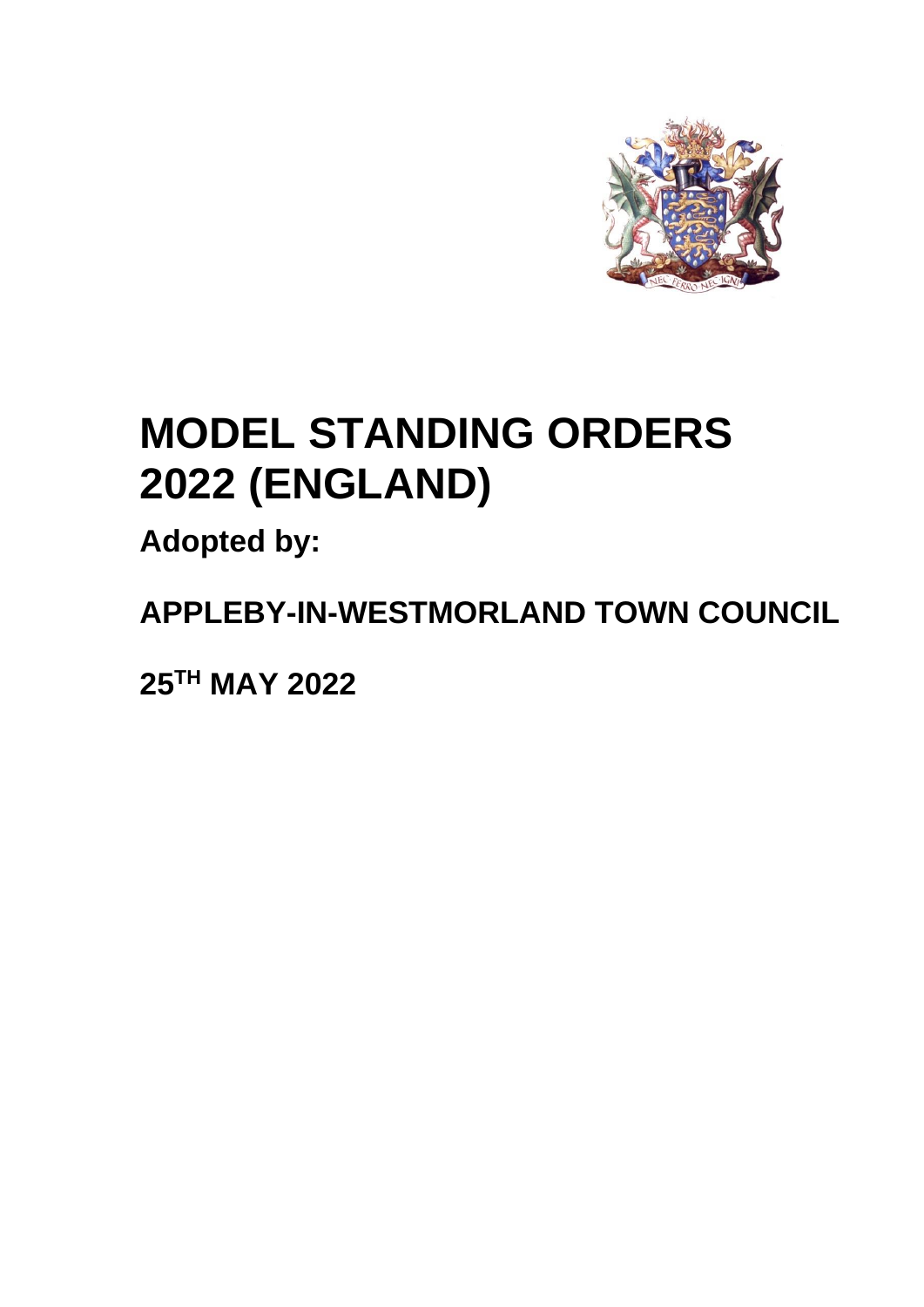| 1. |                                                           |
|----|-----------------------------------------------------------|
| 2. |                                                           |
| 3. |                                                           |
| 4. |                                                           |
| 5. |                                                           |
| 6. | EXTRAORDINARY MEETINGS OF THE COUNCIL, COMMITTEES AND     |
| 7. |                                                           |
| 8. |                                                           |
| 9. | MOTIONS FOR A MEETING THAT REQUIRE WRITTEN NOTICE TO      |
|    | 10. MOTIONS AT A MEETING THAT DO NOT REQUIRE WRITTEN      |
|    |                                                           |
|    |                                                           |
|    |                                                           |
|    |                                                           |
|    |                                                           |
|    |                                                           |
|    |                                                           |
|    |                                                           |
|    |                                                           |
|    |                                                           |
|    | 21. RESPONSIBILITIES UNDER DATA PROTECTION LEGISLATION 21 |
|    |                                                           |
|    |                                                           |
|    | 24. COMMUNICATING WITH DISTRICT AND COUNTY OR UNITARY     |
|    |                                                           |
|    |                                                           |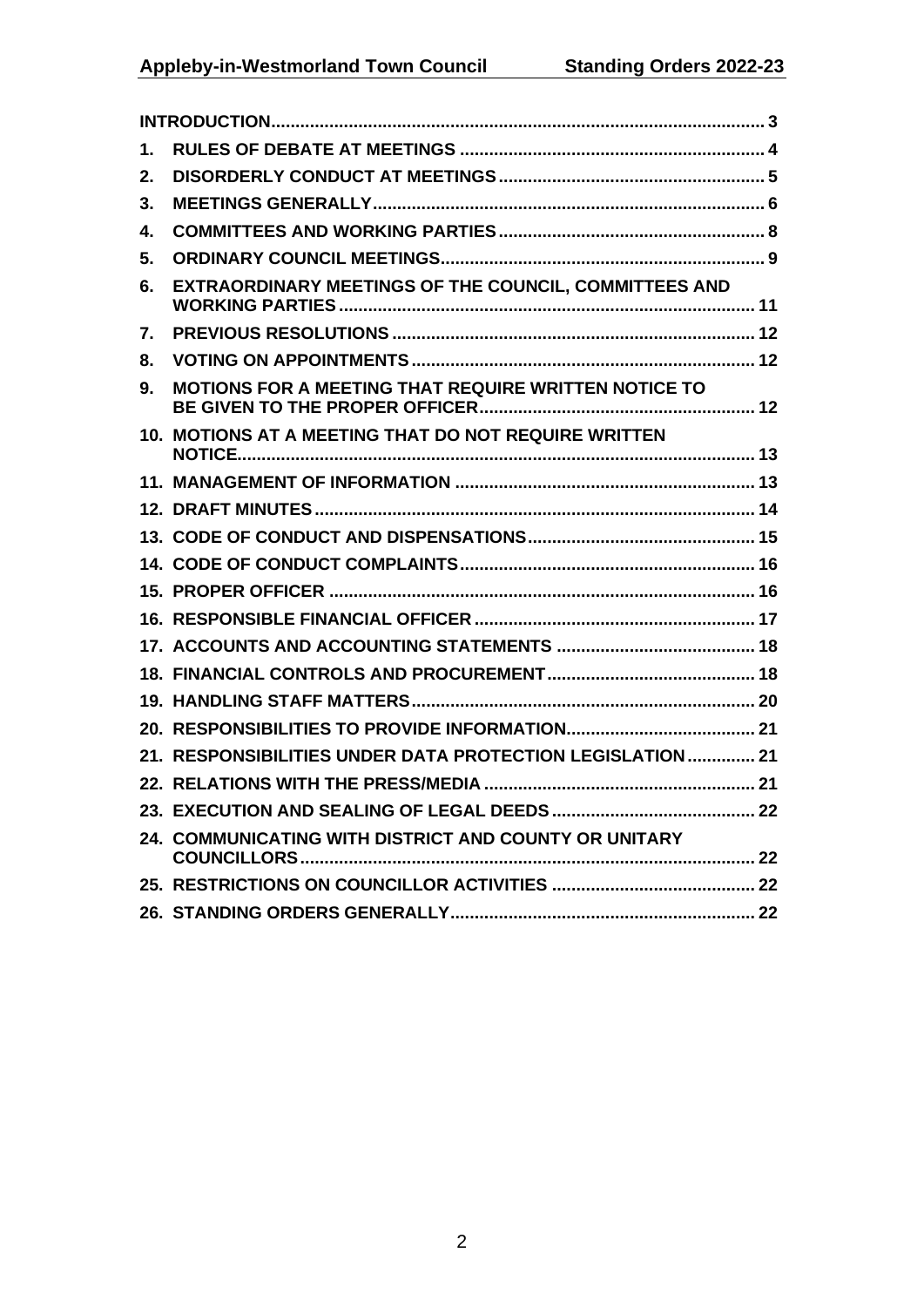#### <span id="page-2-0"></span>**INTRODUCTION**

These model standing orders update the National Association of Local Council (NALC) model standing orders contained in "Local Councils Explained" by Meera Tharmarajah (© 2013 NALC). This publication contains new model standing orders which reference new legislation introduced after 2013 when the last model standing orders were published.

#### **HOW TO USE MODEL STANDING ORDERS**

Standing orders are the written rules of a local council. Standing orders are essential to regulate the proceedings of a meeting. A council may also use standing orders to confirm or refer to various internal organisational and administrative arrangements. The standing orders of a council are not the same as the policies of a council but standing orders may refer to them.

Local councils operate within a wide statutory framework. NALC model standing orders incorporate and reference many statutory requirements to which councils are subject. It is not possible for the model standing orders to contain or reference all the statutory or legal requirements which apply to local councils. For example, it is not practical for model standing orders to document all obligations under data protection legislation. The statutory requirements to which a council is subject apply whether or not they are incorporated in a council's standing orders.

The model standing orders do not include model financial regulations. Financial regulations are standing orders to regulate and control the financial affairs and accounting procedures of a local council. The financial regulations, as opposed to the standing orders of a council, include most of the requirements relevant to the council's Responsible Financial Officer. Model financial regulations are available to councils in membership of NALC.

#### **DRAFTING NOTES**

Model standing orders that are in bold type contain legal and statutory requirements. It is recommended that councils adopt them without changing them or their meaning. Model standing orders not in bold are designed to help councils operate effectively but they do not contain statutory requirements so they may be adopted as drafted or amended to suit a council's needs. It is NALC's view that all model standing orders will generally be suitable for councils.

For convenience, the word "councillor" is used in model standing orders and, unless the context suggests otherwise, includes a non-councillor with or without voting rights.

A model standing order that includes brackets like this '( )' requires information to be inserted by a council. A model standing order that includes brackets like this '[ ]' and the term 'OR' provides alternative options for a council to choose from when determining standing orders.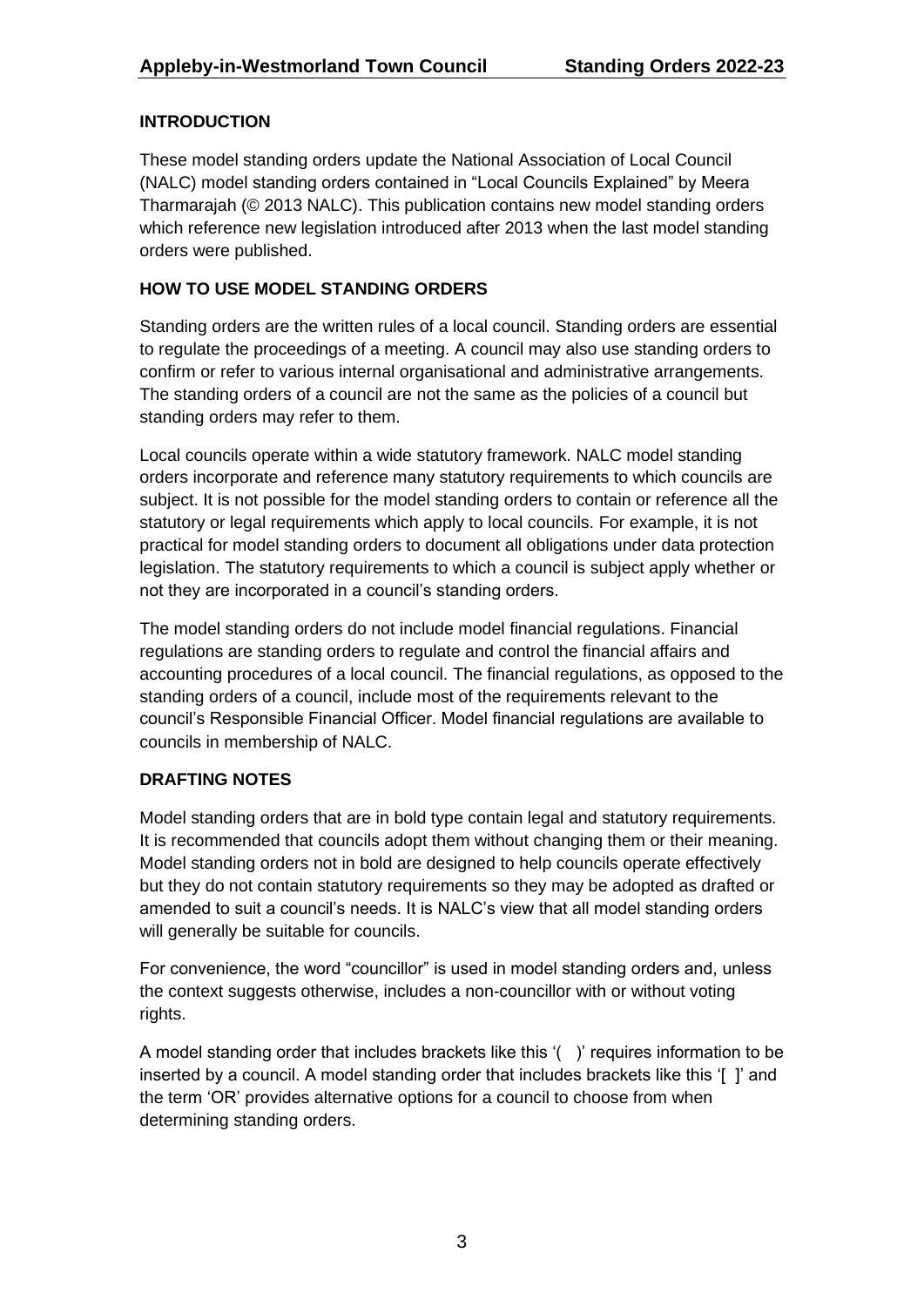#### **These Standing Orders were adopted by the Appleby-in-Westmorland Town Council at its meeting held on Wednesday, 25th May 2022.**

#### <span id="page-3-0"></span>1. **RULES OF DEBATE AT MEETINGS**

- a Motions on the agenda shall be considered in the order that they appear unless the order is changed at the discretion of the chairman of the meeting.
- b A motion (including an amendment) shall not be progressed unless it has been moved and seconded.
- c A motion on the agenda that is not moved by its proposer may be treated by the chairman of the meeting as withdrawn.
- d If a motion (including an amendment) has been seconded, it may be withdrawn by the proposer only with the consent of the seconder and the meeting.
- e An amendment is a proposal to remove or add words to a motion. It shall not negate the motion.
- f If an amendment to the original motion is carried, the original motion (as amended) becomes the substantive motion upon which further amendment(s) may be moved.
- g An amendment shall not be considered unless early verbal notice of it is given at the meeting and, if requested by the chairman of the meeting, is expressed in writing to the chairman.
- h A councillor may move an amendment to his own motion if agreed by the meeting. If a motion has already been seconded, the amendment shall be with the consent of the seconder and the meeting.
- i If there is more than one amendment to an original or substantive motion, the amendments shall be moved in the order directed by the chairman of the meeting.
- j Subject to standing order 1(k), only one amendment shall be moved and debated at a time, the order of which shall be directed by the chairman of the meeting.
- k One or more amendments may be discussed together if the chairman of the meeting considers this expedient but each amendment shall be voted upon separately.
- l A councillor may not move more than one amendment to an original or substantive motion.
- m The mover of an amendment has no right of reply at the end of debate on it.
- n Where a series of amendments to an original motion are carried, the mover of the original motion shall have a right of reply either at the end of debate on the first amendment or at the very end of debate on the final substantive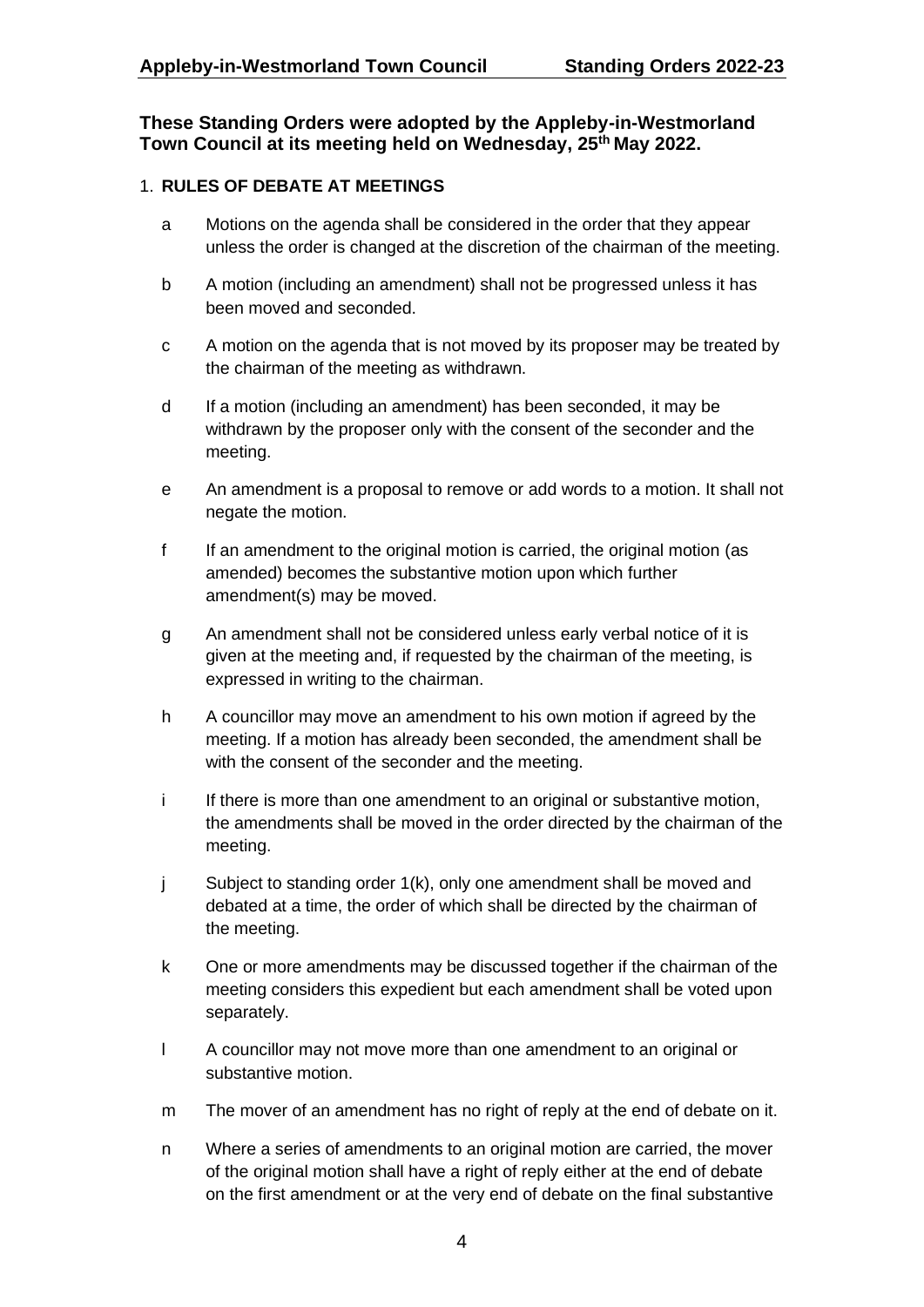motion immediately before it is put to the vote.

- o Unless permitted by the chairman of the meeting, a councillor may speak once in the debate on a motion except:
	- i. to speak on an amendment moved by another councillor;
	- ii. to move or speak on another amendment if the motion has been amended since he last spoke;
	- iii. to make a point of order;
	- iv. to give a personal explanation; or
	- v. to exercise a right of reply.
- p During the debate on a motion, a councillor may interrupt only on a point of order or a personal explanation and the councillor who was interrupted shall stop speaking. A councillor raising a point of order shall identify the standing order which he considers has been breached or specify the other irregularity in the proceedings of the meeting he is concerned by.
- q A point of order shall be decided by the chairman of the meeting and his decision shall be final.
- r When a motion is under debate, no other motion shall be moved except:
	- i. to amend the motion;
	- ii. to proceed to the next business;
	- iii. to adjourn the debate;
	- iv. to put the motion to a vote;
	- v. to ask a person to be no longer heard or to leave the meeting;
	- vi. to refer a motion to a committee or working party for consideration;
	- vii. to exclude the public and press;
	- viii. to adjourn the meeting; or
	- ix. to suspend particular standing order(s) excepting those which reflect mandatory statutory or legal requirements.
- s Before an original or substantive motion is put to the vote, the chairman of the meeting shall be satisfied that the motion has been sufficiently debated and that the mover of the motion under debate has exercised or waived his right of reply.
- t Excluding motions moved under standing order 1(r), the contributions or speeches by a councillor shall relate only to the motion under discussion and shall not exceed 3 minutes without the consent of the chairman of the meeting.

#### <span id="page-4-0"></span>2. **DISORDERLY CONDUCT AT MEETINGS**

a No person shall obstruct the transaction of business at a meeting or behave offensively or improperly. If this standing order is ignored, the chairman of the meeting shall request such person(s) to moderate or improve their conduct.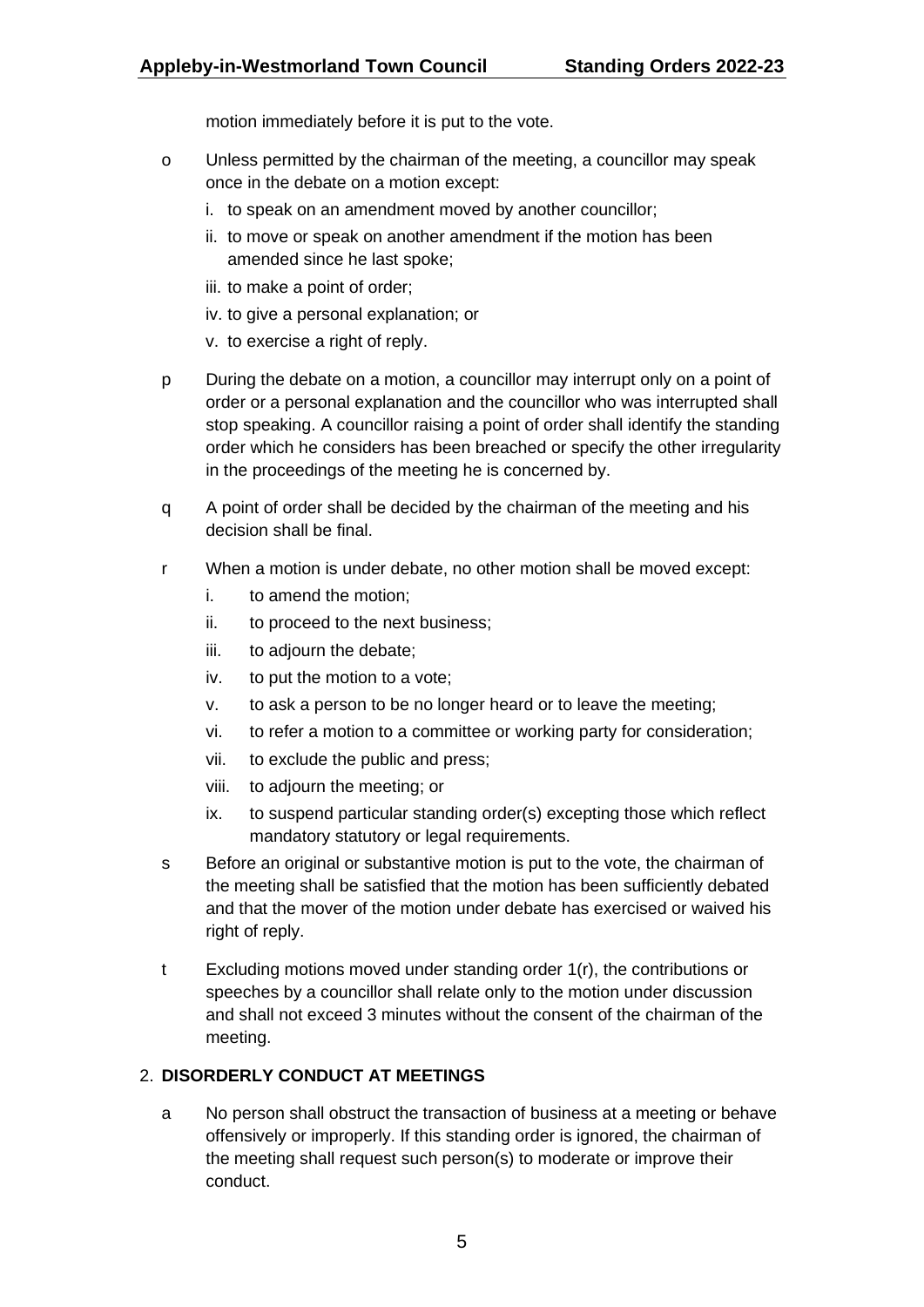- b If person(s) disregard the request of the chairman of the meeting to moderate or improve their conduct, any councillor or the chairman of the meeting may move that the person be no longer heard or be excluded from the meeting. The motion, if seconded, shall be put to the vote without discussion.
- c If a resolution made under standing order 2(b) is ignored, the chairman of the meeting may take further reasonable steps to restore order or to progress the meeting. This may include temporarily suspending or closing the meeting.

#### <span id="page-5-0"></span>3. **MEETINGS GENERALLY**

- Full Council meetings
- Committee meetings
- Working Party meetings
- a **Meetings shall not take place in premises which at the time of the meeting are used for the supply of alcohol, unless no other premises are available free of charge or at a reasonable cost.**
- b **The minimum three clear days for notice of a meeting does not include the day on which notice was issued, the day of the meeting, a Sunday, a day of the Christmas break, a day of the Easter break or of a bank holiday or a day appointed for public thanksgiving or mourning.**
- c **The minimum three clear days' public notice for a meeting does not include the day on which the notice was issued or the day of the meeting unless the meeting is convened at shorter notice**
- ● d **Meetings shall be open to the public unless their presence is prejudicial to the public interest by reason of the confidential nature of the business to be transacted or for other special reasons. The public's exclusion from part or all of a meeting shall be by a resolution which shall give reasons for the public's exclusion.**
- ● e Members of the public may make representations, answer questions and give evidence at a meeting which they are entitled to attend in respect of the business on the agenda.
- f The period of time designated for public participation at a meeting in
- accordance with standing order 3(e) shall not exceed 15 minutes unless directed by the chairman of the meeting.
- ● g Subject to standing order 3(f), a member of the public shall not speak for more than 3 minutes.
- h In accordance with standing order 3(e), a question shall not require a
- response at the meeting nor start a debate on the question. The chairman of the meeting may direct that a written or oral response be given.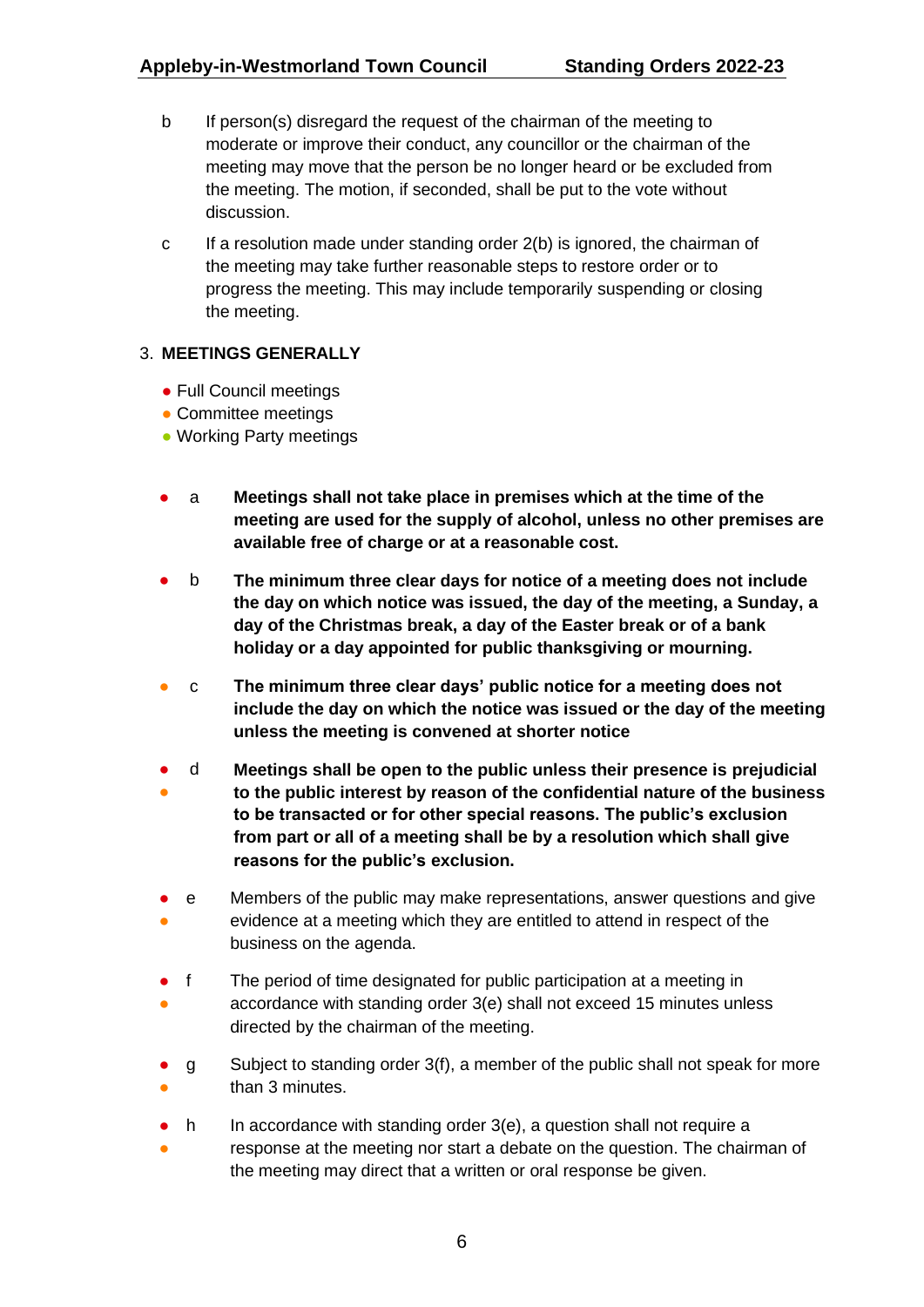- i A person shall raise his hand when requesting to speak and stand when
- speaking (except when a person has a disability or is likely to suffer discomfort). The chairman of the meeting may at any time permit a person to be seated when speaking.
- j ● A person who speaks at a meeting shall direct his comments to the chairman of the meeting.
- ● k Only one person is permitted to speak at a time. If more than one person wants to speak, the chairman of the meeting shall direct the order of speaking.
- l **Subject to standing order 3(m), a person who attends a meeting is**
- **permitted to report on the meeting whilst the meeting is open to the public. To "report" means to film, photograph, make an audio recording of meeting proceedings, use any other means for enabling persons not present to see or hear the meeting as it takes place or later or to report or to provide oral or written commentary about the meeting so that the report or commentary is available as the meeting takes place or later to persons not present.**
- ● m **A person present at a meeting may not provide an oral report or oral commentary about a meeting as it takes place without permission.**
- 
- ● n **The press shall be provided with reasonable facilities for the taking of their report of all or part of a meeting at which they are entitled to be present.**
- o **Subject to standing orders which indicate otherwise, anything authorised or required to be done by, to or before the Chairman of the Council may in his absence be done by, to or before the Vice-Chairman of the Council (if there is one).**
- p **The Chairman of the Council, if present, shall preside at a meeting. If the Chairman is absent from a meeting, the Vice-Chairman of the Council (if there is one) if present, shall preside. If both the Chairman and the Vice-Chairman are absent from a meeting, a councillor as chosen by the councillors present at the meeting shall preside at the meeting.**
- q **Subject to a meeting being quorate, all questions at a meeting shall be**
- $\bullet$ **decided by a majority of the councillors and non-councillors with voting rights present and voting.**
- r **The Chairman of a meeting may give an original vote on any matter put**
- **to the vote, and in the case of an equality of votes may exercise his**
- **casting vote whether or not he gave an original vote.**

*See standing orders 5(h) and (i) for the different rules that apply in the election of the Chairman of the Council at the annual meeting of the Council.*

● s **Unless standing orders provide otherwise, voting on a question shall be by a show of hands. At the request of a councillor, the voting on any**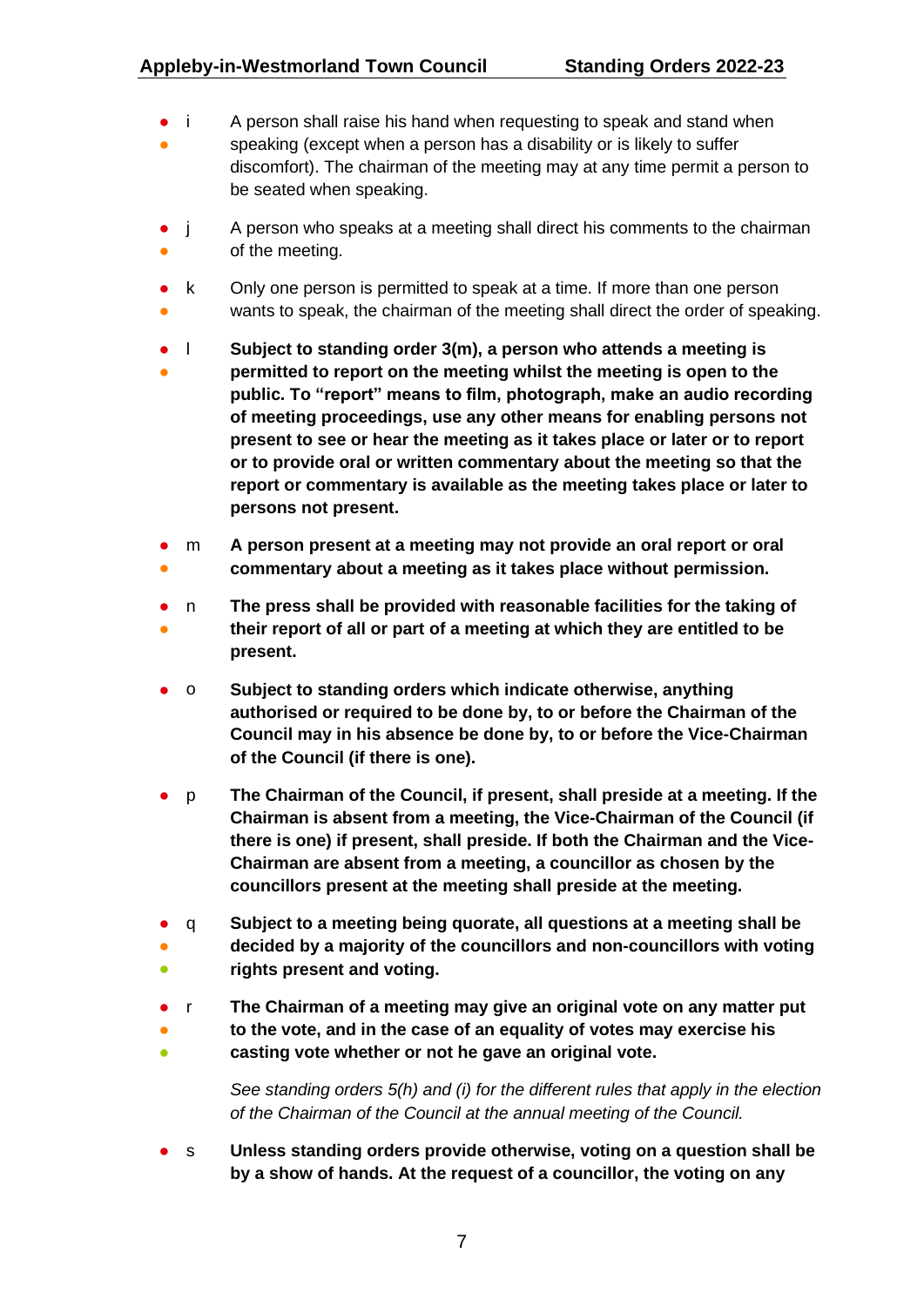**question shall be recorded so as to show whether each councillor present and voting gave his vote for or against that question.** Such a request shall be made before moving on to the next item of business on the agenda.

- t The minutes of a meeting shall include an accurate record of the following:
	- i. the time and place of the meeting;
	- ii. the names of councillors who are present and the names of councillors who are absent;
	- iii. interests that have been declared by councillors and non-councillors with voting rights;
	- iv. the grant of dispensations (if any) to councillors and non-councillors with voting rights;
	- v. whether a councillor or non-councillor with voting rights left the meeting when matters that they held interests in were being considered;
	- vi. if there was a public participation session; and
	- vii. the resolutions made.
- u **A councillor or a non-councillor with voting rights who has a disclosable**
- **pecuniary interest or another interest as set out in the Council's code of**
- **conduct in a matter being considered at a meeting is subject to statutory limitations or restrictions under the code on his right to participate and vote on that matter.**
- v **No business may be transacted at a meeting unless at least one-third of the whole number of members of the Council are present and in no case shall the quorum of a meeting be less than three.**

*See standing order 4d(viii) for the quorum of a committee or working party meeting.* 

- w **If a meeting is or becomes inquorate no business shall be transacted** and
- the meeting shall be closed. The business on the agenda for the meeting shall
- be adjourned to another meeting.
	- x A meeting shall not exceed a period of 2 hours.

#### <span id="page-7-0"></span>4. **COMMITTEES AND WORKING PARTIES**

- a **Unless the Council determines otherwise, a committee may appoint a working party whose terms of reference and members shall be determined by the committee.**
- b **The members of a committee may include non-councillors unless it is a committee which regulates and controls the finances of the Council.**
- c **Unless the Council determines otherwise, all the members of an advisory committee and a working party of the advisory committee may be non-councillors.**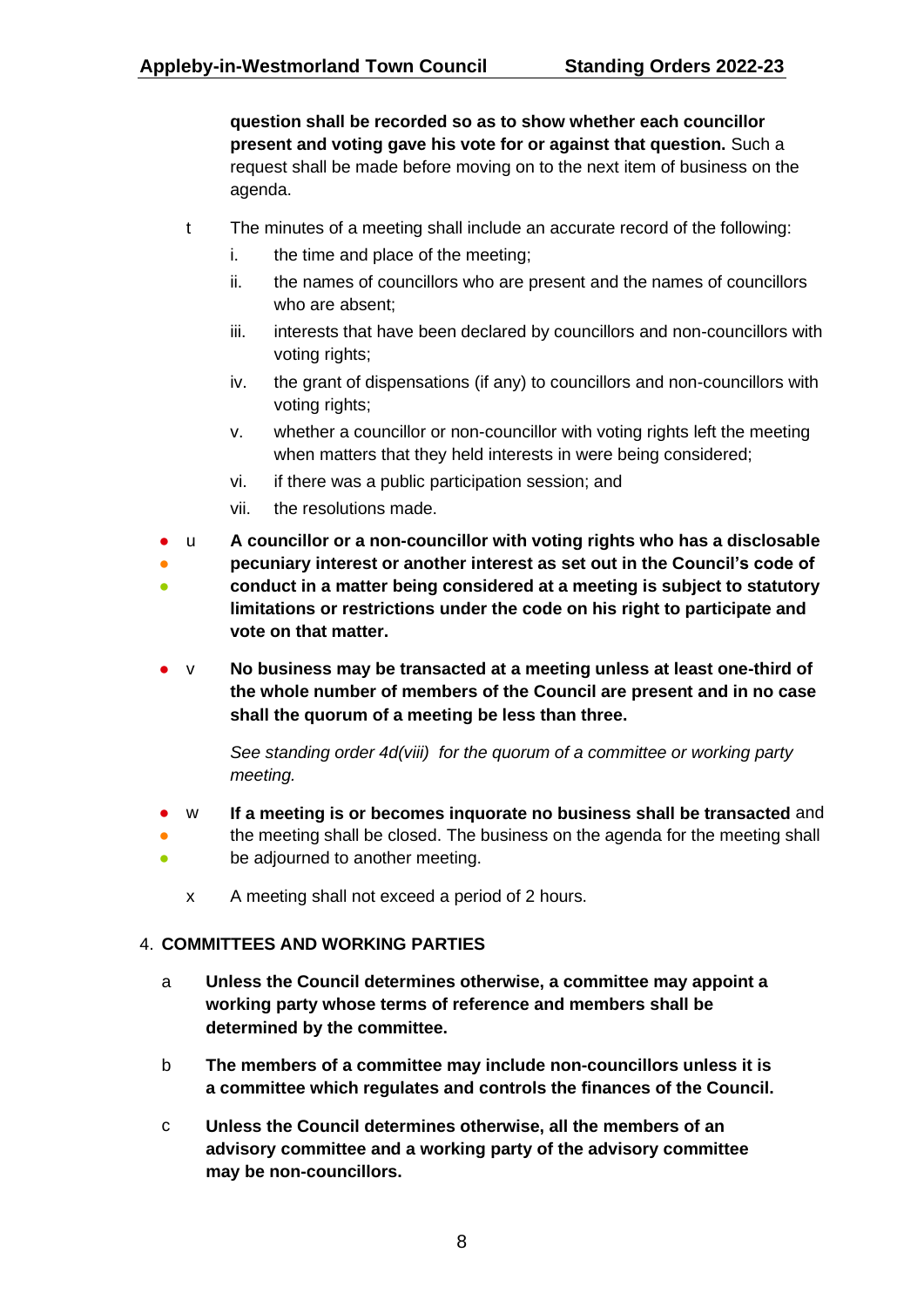- d The Council may appoint standing committees or other committees as may be necessary, and:
	- i. shall determine their terms of reference;
	- ii. shall determine the number and time of the ordinary meetings of a standing committee up until the date of the next annual meeting of the Council;
	- iii. shall permit a committee, other than in respect of the ordinary meetings of a committee, to determine the number and time of its meetings;
	- iv. shall, subject to standing orders 4(b) and (c), appoint and determine the terms of office of members of such a committee;
	- v. may, subject to standing orders 4(b) and (c), appoint and determine the terms of office of the substitute members to a committee whose role is to replace the ordinary members at a meeting of a committee if the ordinary members of the committee confirm to the Proper Officer 5 days before the meeting that they are unable to attend;
	- vi. shall, after it has appointed the members of a standing committee, appoint the chairman of the standing committee;
	- vii. shall permit a committee other than a standing committee, to appoint its own chairman at the first meeting of the committee;
	- viii. shall determine the place, notice requirements and quorum for a meeting of a committee and a working party which, in both cases, shall be no less than three;
	- ix. shall determine if the public may participate at a meeting of a committee;
	- x. shall determine if the public and press are permitted to attend the meetings of a working party and also the advance public notice requirements, if any, required for the meetings of a working party;
	- xi. shall determine if the public may participate at a meeting of a working party that they are permitted to attend; and
	- xii. may dissolve a committee or a working party.

#### <span id="page-8-0"></span>5. **ORDINARY COUNCIL MEETINGS**

- a **In an election year, the annual meeting of the Council shall be held on or within 14 days following the day on which the councillors elected take office.**
- b **In a year which is not an election year, the annual meeting of the Council shall be held on such day in May as the Council decides.**
- c **If no other time is fixed, the annual meeting of the Council shall take place at 6pm.**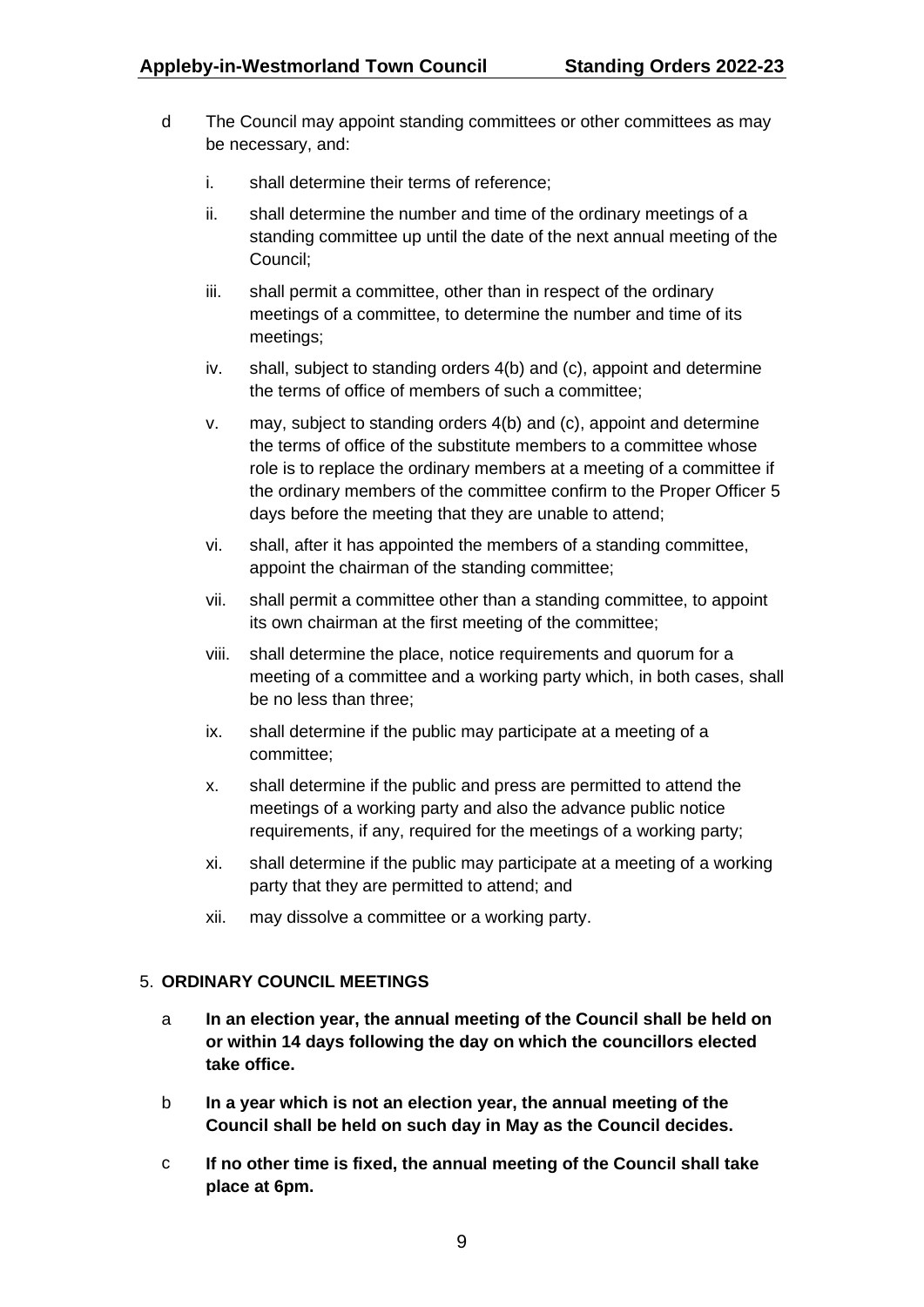- d **In addition to the annual meeting of the Council, at least three other ordinary meetings shall be held in each year on such dates and times as the Council decides.**
- e **The first business conducted at the annual meeting of the Council shall be the election of the Chairman and Vice-Chairman (if there is one) of the Council.**
- f **The Chairman of the Council, unless he has resigned or becomes disqualified, shall continue in office and preside at the annual meeting until his successor is elected at the next annual meeting of the Council.**
- g **The Vice-Chairman of the Council, if there is one, unless he resigns or becomes disqualified, shall hold office until immediately after the election of the Chairman of the Council at the next annual meeting of the Council.**
- h **In an election year, if the current Chairman of the Council has not been re-elected as a member of the Council, he shall preside at the annual meeting until a successor Chairman of the Council has been elected. The current Chairman of the Council shall not have an original vote in respect of the election of the new Chairman of the Council but shall give a casting vote in the case of an equality of votes.**
- i **In an election year, if the current Chairman of the Council has been reelected as a member of the Council, he shall preside at the annual meeting until a new Chairman of the Council has been elected. He may exercise an original vote in respect of the election of the new Chairman of the Council and shall give a casting vote in the case of an equality of votes.**
- j Following the election of the Chairman of the Council and Vice-Chairman (if there is one) of the Council at the annual meeting, the business shall include:
	- i. **In an election year, delivery by the Chairman of the Council and councillors of their acceptance of office forms unless the Council resolves for this to be done at a later date. In a year which is not an election year, delivery by the Chairman of the Council of his acceptance of office form unless the Council resolves for this to be done at a later date;**
	- ii. Confirmation of the accuracy of the minutes of the last meeting of the Council;
	- iii. Receipt of the minutes of the last meeting of a committee;
	- iv. Consideration of the recommendations made by a committee;
	- v. Review of delegation arrangements to committees, working party, staff and other local authorities;
	- vi. Review of the terms of reference for committees;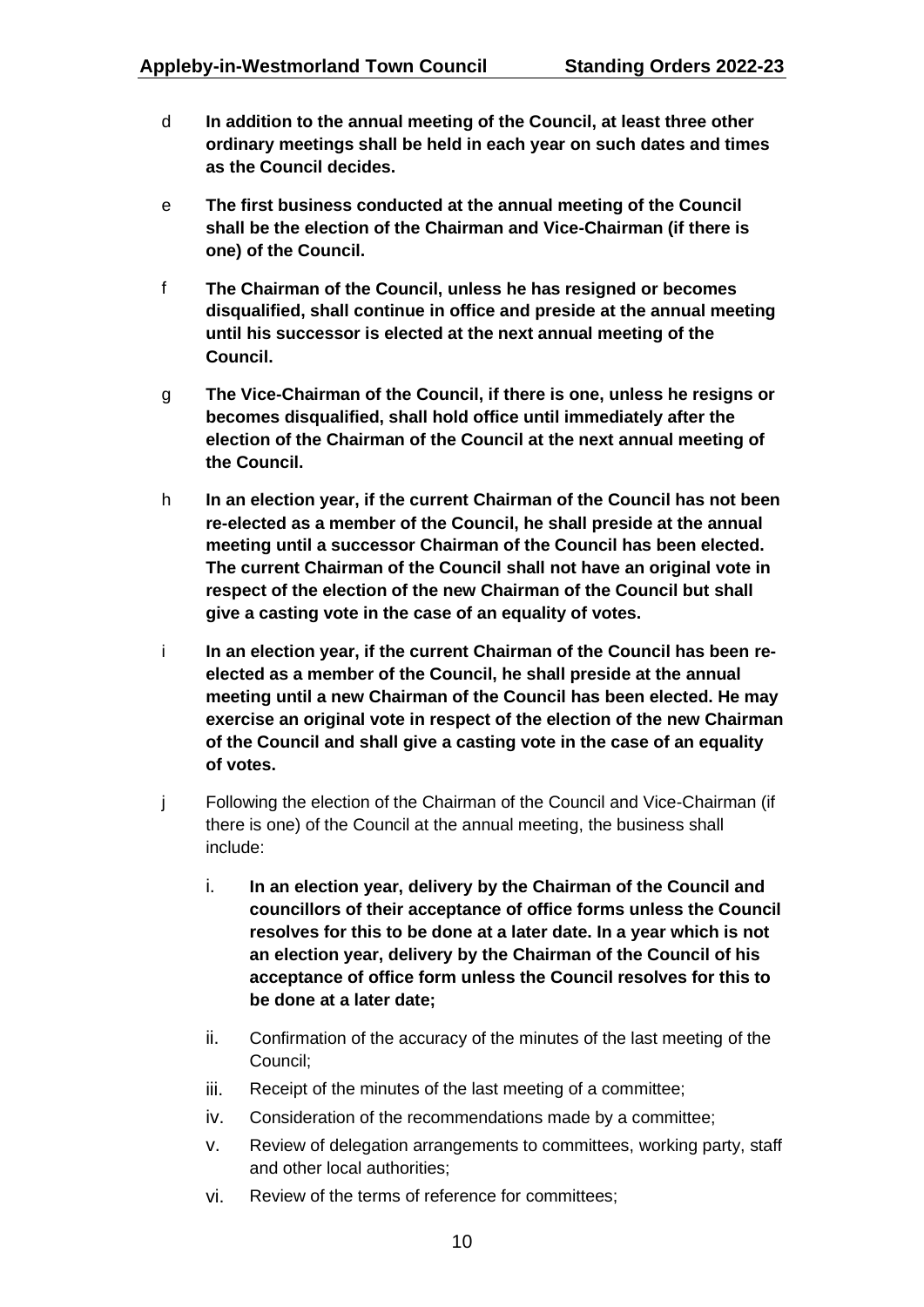- vii. Appointment of members to existing committees;
- viii. Appointment of any new committees in accordance with standing order 4;
- ix. Review and adoption of appropriate standing orders and financial regulations;
- x. Review of arrangements (including legal agreements) with other local authorities, not-for-profit bodies and businesses.
- xi. Review of representation on or work with external bodies and arrangements for reporting back;
- xii. In an election year, to make arrangements with a view to the Council becoming eligible to exercise the general power of competence in the future;
- xiii. Review of inventory of land and other assets including buildings and office equipment;
- xiv. Confirmation of arrangements for insurance cover in respect of all insurable risks;
- xv. Review of the Council's and/or staff subscriptions to other bodies;
- xvi. Review of the Council's complaints procedure;
- xvii. Review of the Council's policies, procedures and practices in respect of its obligations under freedom of information and data protection legislation (*see also standing orders 11, 20 and 21*);
- xviii. Review of the Council's policy for dealing with the press/media;
- xix. Review of the Council's employment policies and procedures;
- xx. Review of the Council's expenditure incurred under s.137 of the Local Government Act 1972 or the general power of competence.
- xxi. Determining the time and place of ordinary meetings of the Council up to and including the next annual meeting of the Council.

#### <span id="page-10-0"></span>6. **EXTRAORDINARY MEETINGS OF THE COUNCIL, COMMITTEES AND WORKING PARTIES**

- a **The Chairman of the Council may convene an extraordinary meeting of the Council at any time.**
- b **If the Chairman of the Council does not call an extraordinary meeting of the Council within 7 days of having been requested in writing to do so by two councillors, any two councillors may convene an extraordinary meeting of the Council. The public notice giving the time, place and agenda for such a meeting shall be signed by the two councillors.**
- c The chairman of a committee or a working party may convene an extraordinary meeting of the committee or working party at any time.
- d If the chairman of a committee or working party does not call an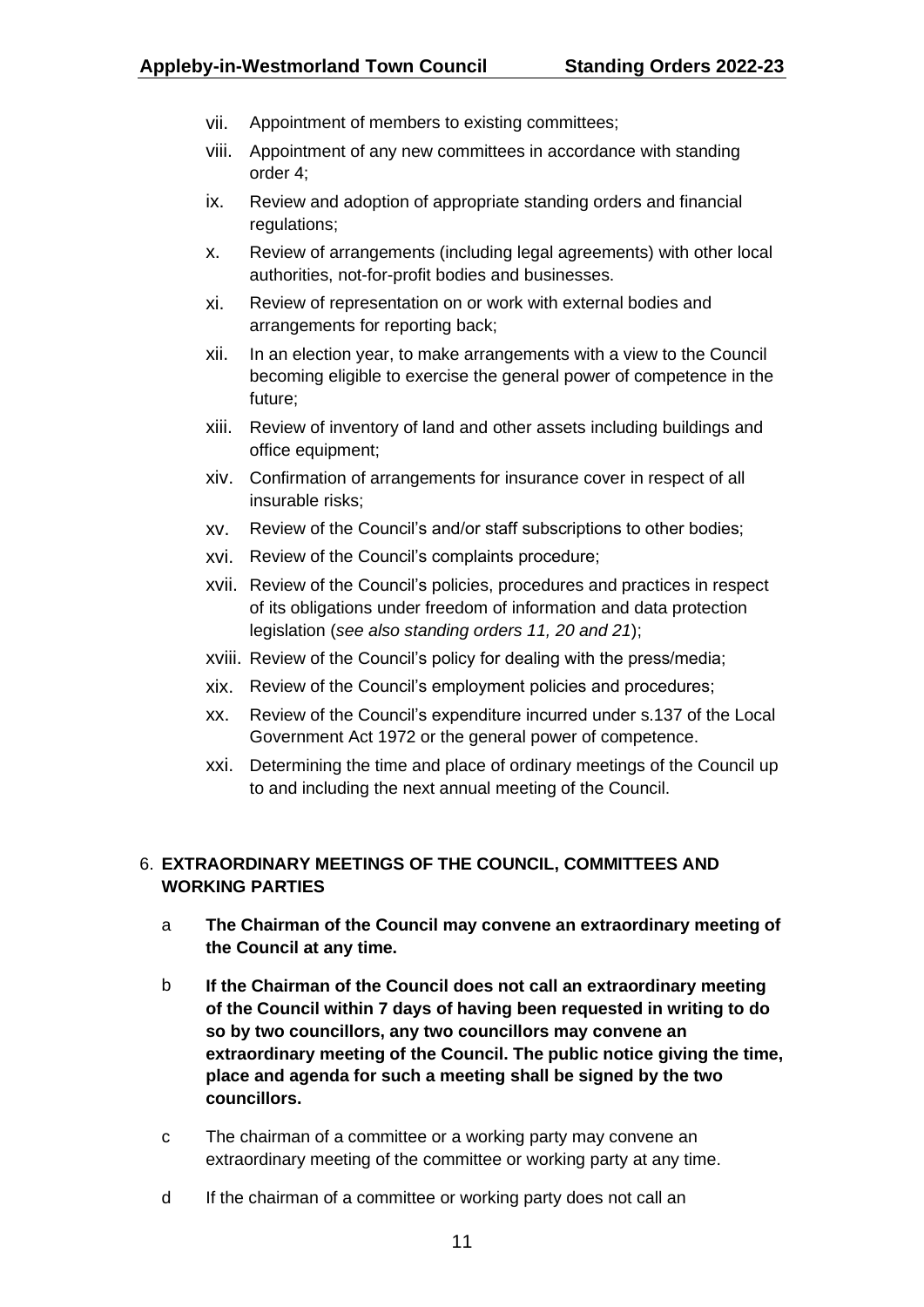extraordinary meeting within 7 days of having been requested to do so by 2 members of the committee or the working party, any 2 members of the committee or working party may convene an extraordinary meeting of the committee or working party.

#### <span id="page-11-0"></span>7. **PREVIOUS RESOLUTIONS**

- a A resolution shall not be reversed within 6 months except either by a special motion, which requires written notice by at least 8 councillors to be given to the Proper Officer in accordance with standing order 9, or by a motion moved in pursuance of the recommendation of a committee or a working party.
- b When a motion moved pursuant to standing order 7(a) has been disposed of, no similar motion may be moved for a further six months.

#### <span id="page-11-1"></span>8. **VOTING ON APPOINTMENTS**

a Where more than two persons have been nominated for a position to be filled by the Council and none of those persons has received an absolute majority of votes in their favour, the name of the person having the least number of votes shall be struck off the list and a fresh vote taken. This process shall continue until a majority of votes is given in favour of one person. A tie in votes may be settled by the casting vote exercisable by the chairman of the meeting.

#### <span id="page-11-2"></span>9. **MOTIONS FOR A MEETING THAT REQUIRE WRITTEN NOTICE TO BE GIVEN TO THE PROPER OFFICER**

- a A motion shall relate to the responsibilities of the meeting for which it is tabled and in any event shall relate to the performance of the Council's statutory functions, powers and obligations or an issue which specifically affects the Council's area or its residents.
- b No motion may be moved at a meeting unless it is on the agenda and the mover has given written notice of its wording to the Proper Officer at least 7 clear days before the meeting. Clear days do not include the day of the notice or the day of the meeting.
- c The Proper Officer may, before including a motion on the agenda received in accordance with standing order 9(b), correct obvious grammatical or typographical errors in the wording of the motion.
- d If the Proper Officer considers the wording of a motion received in accordance with standing order 9(b) is not clear in meaning, the motion shall be rejected until the mover of the motion resubmits it, so that it can be understood, in writing, to the Proper Officer at least 7 clear days before the meeting.
- e If the wording or subject of a proposed motion is considered improper, the Proper Officer shall consult with the chairman of the forthcoming meeting or,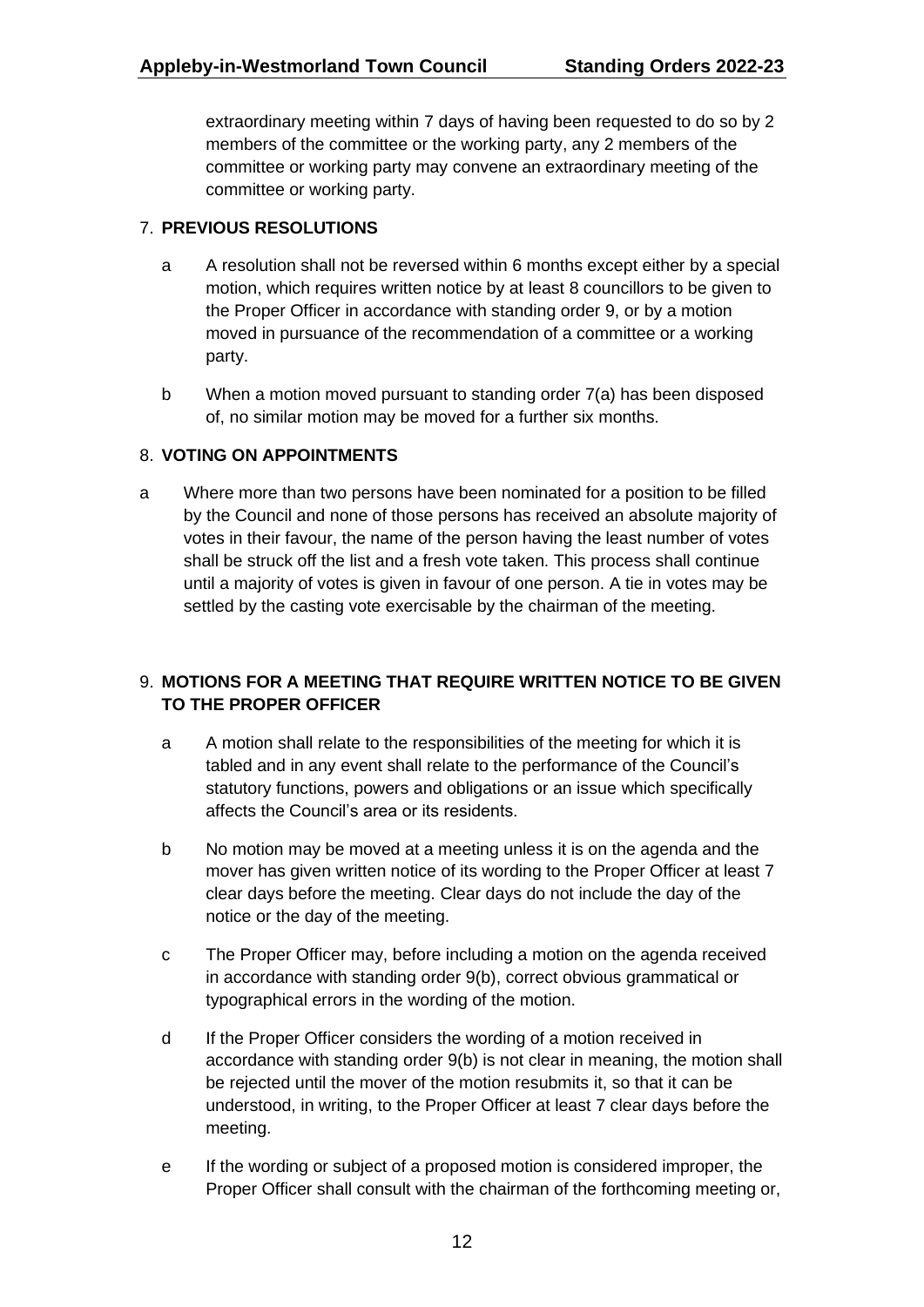as the case may be, the councillors who have convened the meeting, to consider whether the motion shall be included in the agenda or rejected.

- f The decision of the Proper Officer as to whether or not to include the motion on the agenda shall be final.
- g Motions received shall be recorded and numbered in the order that they are received.
- h Motions rejected shall be recorded with an explanation by the Proper Officer of the reason for rejection.

#### <span id="page-12-0"></span>10. **MOTIONS AT A MEETING THAT DO NOT REQUIRE WRITTEN NOTICE**

- a The following motions may be moved at a meeting without written notice to the Proper Officer:
	- i. to correct an inaccuracy in the draft minutes of a meeting;
	- ii. to move to a vote;
	- iii. to defer consideration of a motion;
	- iv. to refer a motion to a particular committee or working party;
	- v. to appoint a person to preside at a meeting;
	- vi. to change the order of business on the agenda;
	- vii. to proceed to the next business on the agenda;
	- viii. to require a written report;
	- ix. to appoint a committee or working party and their members;
	- x. to extend the time limits for speaking;
	- xi. to exclude the press and public from a meeting in respect of confidential or other information which is prejudicial to the public interest;
	- xii. to not hear further from a councillor or a member of the public;
	- xiii. to exclude a councillor or member of the public for disorderly conduct;
	- xiv. to temporarily suspend the meeting;
	- xv. to suspend a particular standing order (unless it reflects mandatory statutory or legal requirements):
	- xvi. to adjourn the meeting; or
	- xvii. to close the meeting.

#### <span id="page-12-1"></span>11. **MANAGEMENT OF INFORMATION**

*See also standing order 20.*

a **The Council shall have in place and keep under review, technical and organisational measures to keep secure information (including personal data) which it holds in paper and electronic form. Such arrangements shall include deciding who has access to personal data and encryption of personal data.**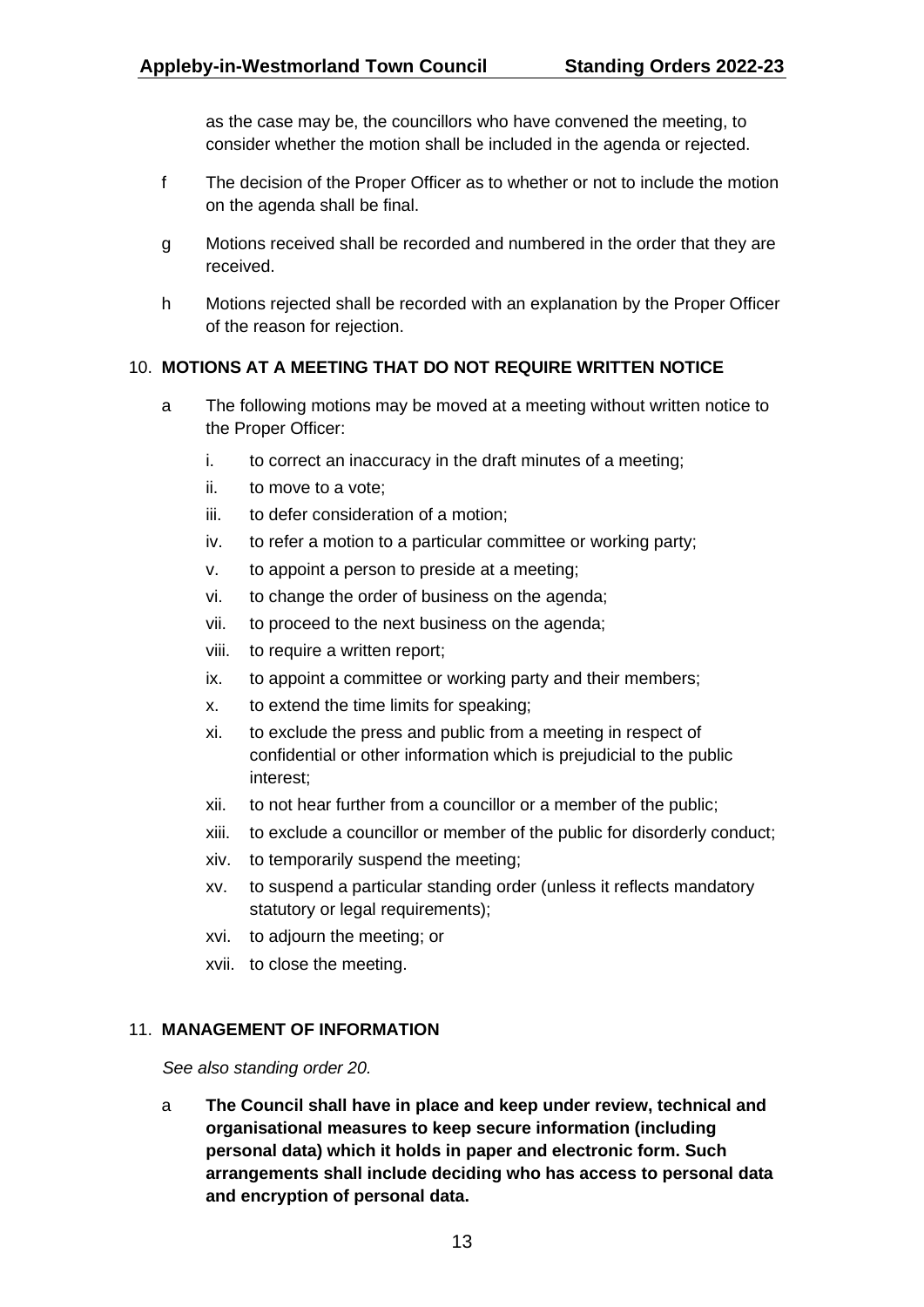- b **The Council shall have in place, and keep under review, policies for the retention and safe destruction of all information (including personal data) which it holds in paper and electronic form. The Council's retention policy shall confirm the period for which information (including personal data) shall be retained or if this is not possible the criteria used to determine that period (e.g. the Limitation Act 1980).**
- c **The agenda, papers that support the agenda and the minutes of a meeting shall not disclose or otherwise undermine confidential information or personal data without legal justification.**
- d **Councillors, staff, the Council's contractors and agents shall not disclose confidential information or personal data without legal justification.**

#### <span id="page-13-0"></span>12. **DRAFT MINUTES**

- Full Council meetings
- Committee meetings
- Working party meetings
- a If the draft minutes of a preceding meeting have been served on councillors
- ● with the agenda to attend the meeting at which they are due to be approved for accuracy, they shall be taken as read.
- ● b There shall be no discussion about the draft minutes of a preceding meeting except in relation to their accuracy. A motion to correct an inaccuracy in the
- draft minutes shall be moved in accordance with standing order 10(a)(i).
- c The accuracy of draft minutes, including any amendment(s) made to them,
- shall be confirmed by resolution and shall be signed by the chairman of the
- meeting and stand as an accurate record of the meeting to which the minutes relate.
- d If the chairman of the meeting does not consider the minutes to be an
- accurate record of the meeting to which they relate, he shall sign the minutes
- $\bullet$ and include a paragraph in the following terms or to the same effect:

"The chairman of this meeting does not believe that the minutes of the meeting of the ( ) held on [date] in respect of ( ) were a correct record but his view was not upheld by the meeting and the minutes are confirmed as an accurate record of the proceedings."

- e **If the Council's gross annual income or expenditure (whichever is**
- **higher) does not exceed £25,000, it shall publish draft minutes on a**
- **website which is publicly accessible and free of charge not later than one month after the meeting has taken place.**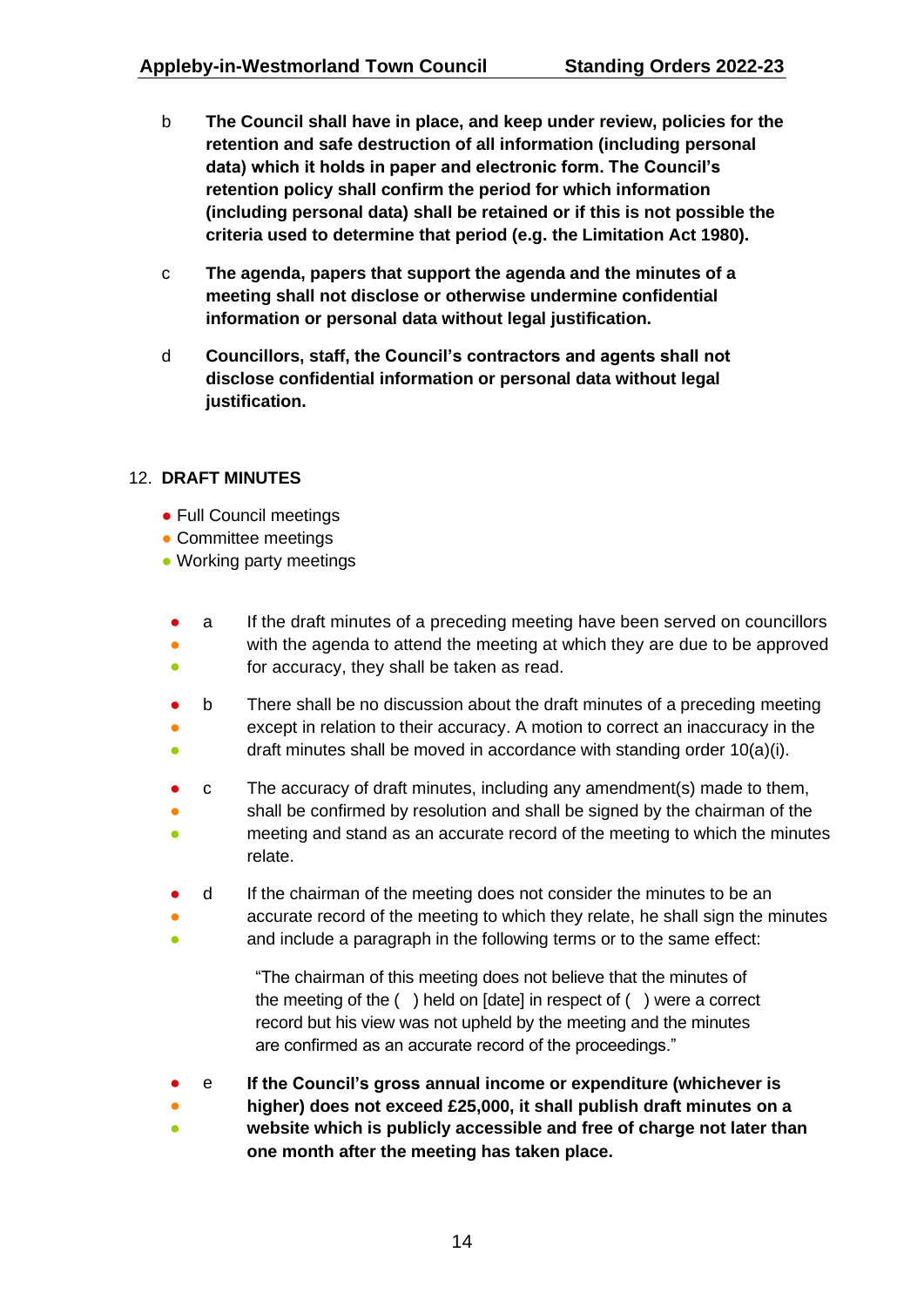#### <span id="page-14-0"></span>13. **CODE OF CONDUCT AND DISPENSATIONS**

*See also standing order 3(u).*

- a All councillors and non-councillors with voting rights shall observe the code of conduct adopted by the Council.
- b Unless he has been granted a dispensation, a councillor or non-councillor with voting rights shall withdraw from a meeting when it is considering a matter in which he has a disclosable pecuniary interest. He may return to the meeting after it has considered the matter in which he had the interest.
- c Unless he has been granted a dispensation, a councillor or non-councillor with voting rights shall withdraw from a meeting when it is considering a matter in which he has another interest if so required by the Council's code of conduct. He may return to the meeting after it has considered the matter in which he had the interest.
- d **Dispensation requests shall be in writing and submitted to the Proper Officer** as soon as possible before the meeting, or failing that, at the start of the meeting for which the dispensation is required.
- e A decision as to whether to grant a dispensation shall be made by the Proper Officer and that decision is final.
- f A dispensation request shall confirm:
	- i. the description and the nature of the disclosable pecuniary interest or other interest to which the request for the dispensation relates;
	- ii. whether the dispensation is required to participate at a meeting in a discussion only or a discussion and a vote;
	- iii. the date of the meeting or the period (not exceeding four years) for which the dispensation is sought; and
	- iv. an explanation as to why the dispensation is sought.
- g Subject to standing orders 13(d) and (f), a dispensation request shall be considered by the Proper Officer before the meeting or, if this is not possible, at the start of the meeting for which the dispensation is required.
- **h A dispensation may be granted in accordance with standing order 13(e) if having regard to all relevant circumstances any of the following apply:**
	- **i. without the dispensation the number of persons prohibited from participating in the particular business would be so great a proportion of the meeting transacting the business as to impede the transaction of the business;**
	- **ii. granting the dispensation is in the interests of persons living in the Council's area; or**
	- **iii. it is otherwise appropriate to grant a dispensation.**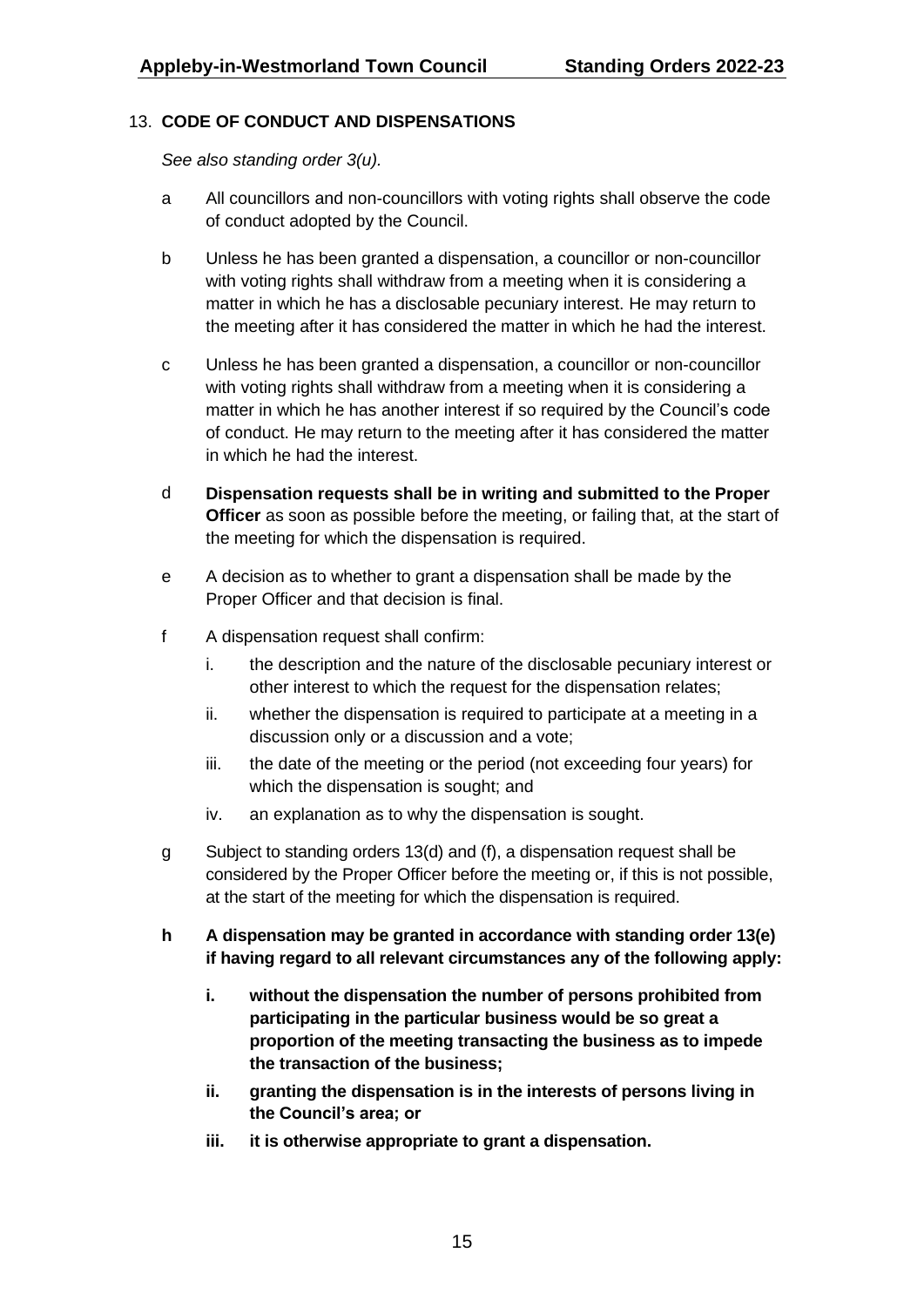#### <span id="page-15-0"></span>14. **CODE OF CONDUCT COMPLAINTS**

- a Upon notification by the District or Unitary Council that it is dealing with a complaint that a councillor or non-councillor with voting rights has breached the Council's code of conduct, the Proper Officer shall, subject to standing order 11, report this to the Council.
- b Where the notification in standing order 14(a) relates to a complaint made by the Proper Officer, the Proper Officer shall notify the Chairman of Council of this fact, and the Chairman shall nominate another staff member to assume the duties of the Proper Officer in relation to the complaint until it has been determined and the Council has agreed what action, if any, to take in accordance with standing order 14(d).
- c The Council may:
	- i. provide information or evidence where such disclosure is necessary to investigate the complaint or is a legal requirement;
	- ii. seek information relevant to the complaint from the person or body with statutory responsibility for investigation of the matter;
- d **Upon notification by the District or Unitary Council that a councillor or non-councillor with voting rights has breached the Council's code of conduct, the Council shall consider what, if any, action to take against him. Such action excludes disqualification or suspension from office.**

#### <span id="page-15-1"></span>15. **PROPER OFFICER**

- a The Proper Officer shall be either (i) the clerk or (ii) other staff member(s) nominated by the Council to undertake the work of the Proper Officer when the Proper Officer is absent.
- b The Proper Officer shall:
	- i. **at least three clear days before a meeting of the council, a committee** or a working party**,**
		- **serve on councillors by email authenticated in such manner as the Proper Officer thinks fit, a signed summons confirming the time, place and the agenda (provided the councillor has consented to service by email), and**
		- **Provide, in a conspicuous place, public notice of the time, place and agenda (provided that the public notice with agenda of an extraordinary meeting of the Council convened by councillors is signed by them).**

*See standing order 3(b) for the meaning of clear days for a meeting of a full council and standing order 3(c) for the meaning of clear days for a meeting of a committee;*

- ii. subject to standing order 9, include on the agenda all motions in the order received unless a councillor has given written notice at least 7 days before the meeting confirming his withdrawal of it;
- iii. **convene a meeting of the Council for the election of a new Chairman**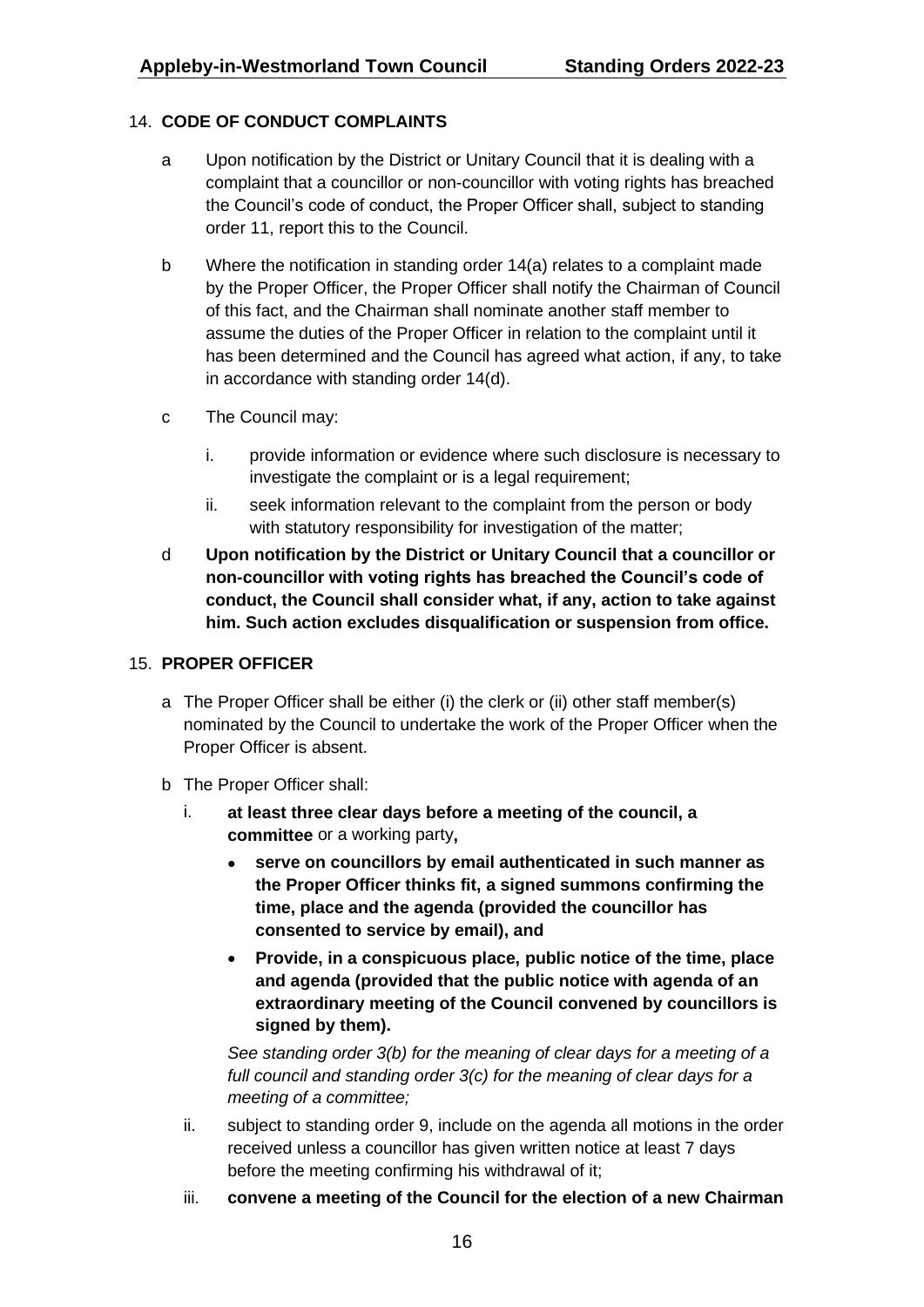**of the Council, occasioned by a casual vacancy in his office;**

- iv. **facilitate inspection of the minute book by local government electors by means of publishing the minutes on the Council's website and having hard copies available to view in person in the Council's offices on request;**
- v. **receive and retain copies of byelaws made by other local authorities;**
- vi. hold acceptance of office forms from councillors;
- vii. hold a copy of every councillor's register of interests;
- viii. assist with responding to requests made under freedom of information legislation and rights exercisable under data protection legislation, in accordance with the Council's relevant policies and procedures;
- ix. liaise, as appropriate, with the Council's Data Protection Officer (if there is one);
- x. receive and send general correspondence and notices on behalf of the Council except where there is a resolution to the contrary;
- xi. assist in the organisation of, storage of, access to, security of and destruction of information held by the Council in paper and electronic form subject to the requirements of data protection and freedom of information legislation and other legitimate requirements (e.g. the Limitation Act 1980);
- xii. arrange for legal deeds to be executed;

(*see also standing order 23);*

- xiii. arrange or manage the prompt authorisation, approval, and instruction regarding any payments to be made by the Council in accordance with its financial regulations;
- xiv. record every planning application notified to the Council and the Council's response to the local planning authority in a book for such purpose;
- xv. refer a planning application received by the Council to the Chairman or in his absence Vice-Chairman of the Planning and General Purpose Committee within two working days of receipt to facilitate an extraordinary meeting if the nature of a planning application requires consideration before the next ordinary meeting of Planning and General Purpose Committee;
- xvi. manage access to information about the Council via the publication scheme; and
- xvii. retain custody of the seal of the Council (if there is one) which shall not be used without a resolution to that effect. (s*ee also standing order 23).*

#### <span id="page-16-0"></span>16. **RESPONSIBLE FINANCIAL OFFICER**

a The Council shall appoint appropriate staff member(s) to undertake the work of the Responsible Financial Officer when the Responsible Financial Officer is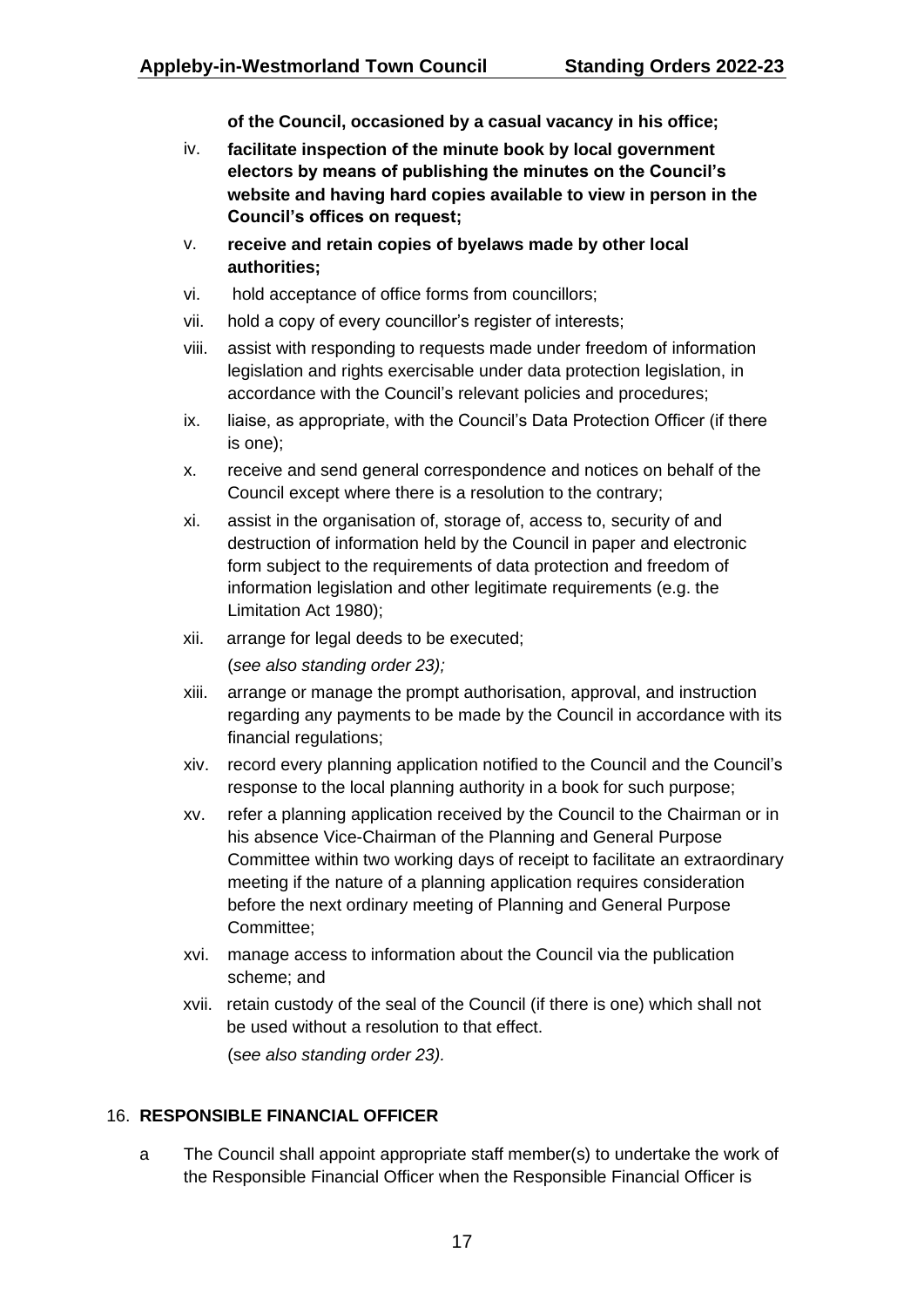absent.

#### <span id="page-17-0"></span>17. **ACCOUNTS AND ACCOUNTING STATEMENTS**

- a "Proper practices" in standing orders refer to the most recent version of "Governance and Accountability for Local Councils – a Practitioners' Guide".
- b All payments by the Council shall be authorised, approved and paid in accordance with the law, proper practices and the Council's financial regulations.
- c The Responsible Financial Officer shall supply to each councillor who is a member of the Finance Committee as soon as practicable after the end of the month with a statement to summarise:
	- i. the Council's receipts and payments (or income and expenditure) for that month;
	- ii. the Council's aggregate receipts and payments (or income and expenditure) for the year to date;
	- iii. the balances held at the end of the quarter being reported and

which includes a comparison with the budget for the financial year and highlights any actual or potential overspends.

- d As soon as possible after the financial year end at 31 March, the Responsible Financial Officer shall provide:
	- i. each councillor who is a member of the Finance Committee with a statement summarising the Council's receipts and payments (or income and expenditure) for the year to date for information; and
	- ii. to the Council the accounting statements for the year in the form of Section 2 of the Annual Governance and Accountability Return, as required by proper practices, for consideration and approval.
- e The year-end accounting statements shall be prepared in accordance with proper practices and apply the form of accounts determined by the Council (receipts and payments, or income and expenditure) for the year to 31 March. A completed draft annual governance and accountability return shall be presented to all councillors at least 14 days prior to anticipated approval by the Council. The annual governance and accountability return of the Council, which is subject to external audit, including the annual governance statement, shall be presented to the Council for consideration and formal approval before 30 June.

#### <span id="page-17-1"></span>18. **FINANCIAL CONTROLS AND PROCUREMENT**

a. The Council shall consider and approve financial regulations drawn up by the Responsible Financial Officer, which shall include detailed arrangements in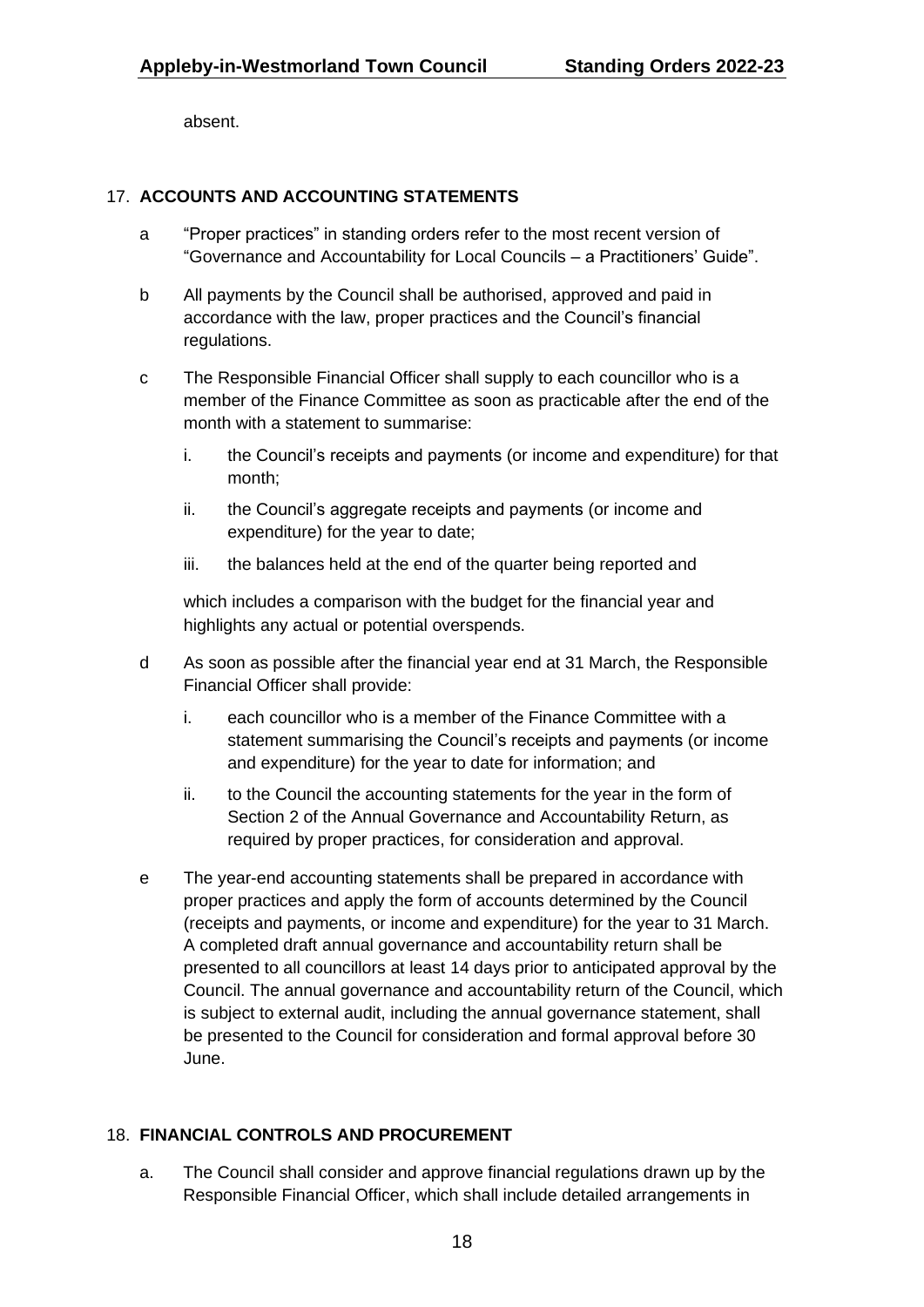respect of the following:

- i. the keeping of accounting records and systems of internal controls;
- ii. the assessment and management of financial risks faced by the Council;
- iii. the work of the independent internal auditor in accordance with proper practices and the receipt of regular reports from the internal auditor, which shall be required at least annually;
- iv. the inspection and copying by councillors and local electors of the Council's accounts and/or orders of payments; and
- v. whether contracts with an estimated value below **£25,000** due to special circumstances are exempt from a tendering process or procurement exercise.
- b. Financial regulations shall be reviewed regularly and at least annually for fitness of purpose.
- c. **A public contract regulated by the Public Contracts Regulations 2015 with an estimated value in excess of £25,000 but less than the relevant thresholds in standing order 18(f) is subject to Regulations 109-114 of the Public Contracts Regulations 2015 which include a requirement on the Council to advertise the contract opportunity on the Contracts Finder website regardless of what other means it uses to advertise the opportunity unless it proposes to use an existing list of approved suppliers (framework agreement).**
- d. Subject to additional requirements in the financial regulations of the Council, the tender process for contracts for the supply of goods, materials, services or the execution of works shall include, as a minimum, the following steps:
	- i. a specification for the goods, materials, services or the execution of works shall be drawn up;
	- ii. an invitation to tender shall be drawn up to confirm (i) the Council's specification (ii) the time, date and address for the submission of tenders (iii) the date of the Council's written response to the tender and (iv) the prohibition on prospective contractors contacting councillors or staff to encourage or support their tender outside the prescribed process;
	- iii. the invitation to tender shall be advertised in a local newspaper and in any other manner that is appropriate;
	- iv. tenders are to be submitted in writing in a sealed marked envelope addressed to the Proper Officer;
	- v. tenders shall be opened by the Proper Officer in the presence of at least one councillor after the deadline for submission of tenders has passed;
	- vi. tenders are to be reported to and considered by the appropriate meeting of the Council or a committee or working party with delegated responsibility.
- e. Neither the Council, nor a committee or a working party with delegated responsibility for considering tenders, is bound to accept the lowest value tender.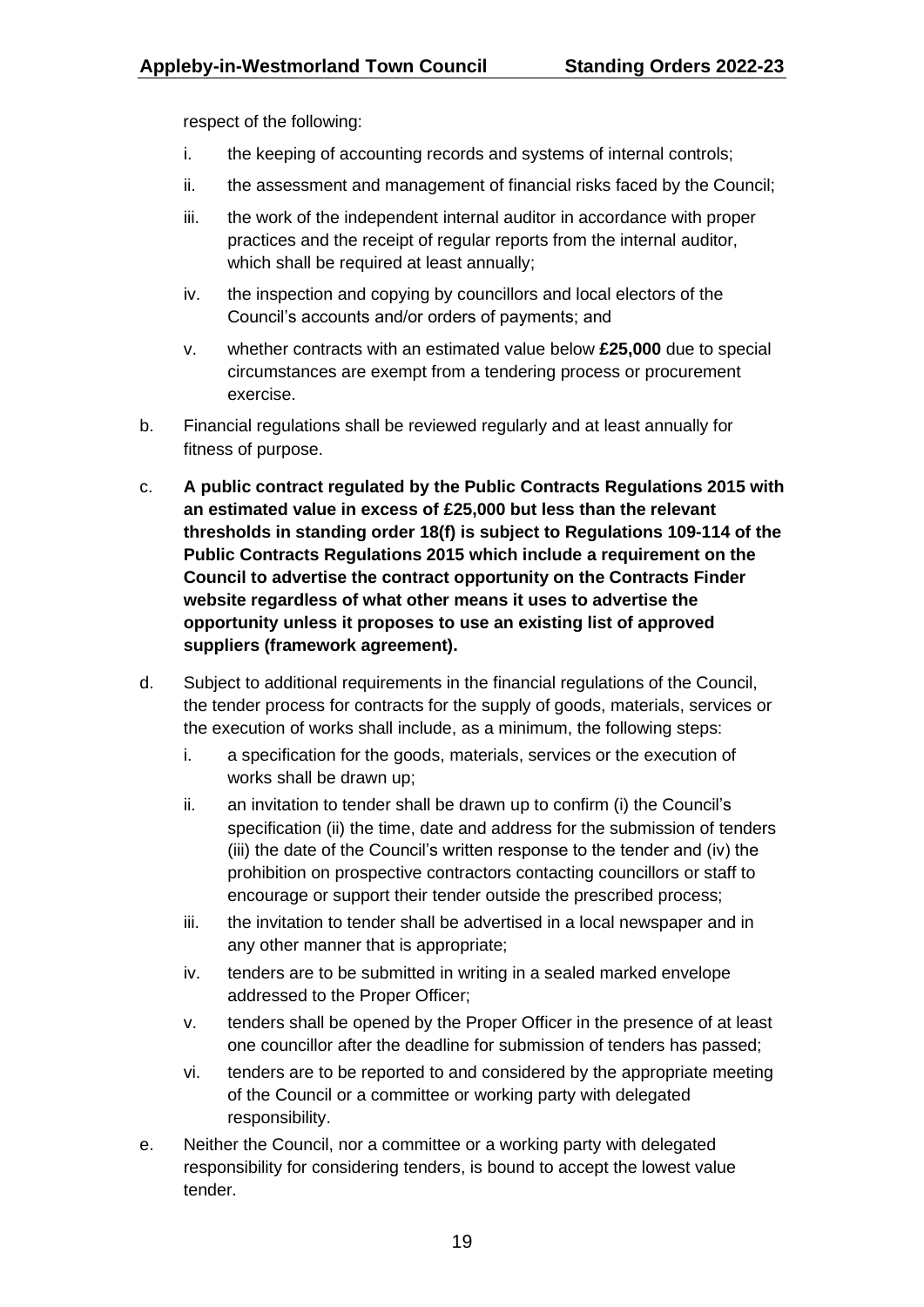- f. **A public contract regulated by the Public Contracts Regulations 2015 with an estimated value in excess of £181,302 for a public service or supply contract or in excess of £4,551,413 for a public works contract (or other thresholds determined by the European Commission every two years and published in the Official Journal of the European Union (OJEU)) shall comply with the relevant procurement procedures and other requirements in the Public Contracts Regulations 2015 which include advertising the contract opportunity on the Contracts Finder website and in OJEU.**
- g. **A public contract in connection with the supply of gas, heat, electricity, drinking water, transport services, or postal services to the public; or the provision of a port or airport; or the exploration for or extraction of gas, oil or solid fuel with an estimated value in excess of £363,424 for a supply, services or design contract; or in excess of £4,551,413 for a works contract; or £820,370 for a social and other specific services contract (or other thresholds determined by the European Commission every two years and published in OJEU) shall comply with the relevant procurement procedures and other requirements in the Utilities Contracts Regulations 2016.**

#### <span id="page-19-0"></span>19. **HANDLING STAFF MATTERS**

- a A matter personal to a member of staff that is being considered by a meeting of the Staffing or Appeals committee is subject to standing order 11.
- b Subject to the Council's policy regarding absences from work, the Council's most senior member of staff shall notify the chairman of the Staffing committee or, if he is not available, the vice-chairman (if there is one) of the Staffing committee of absence occasioned by illness or other reason and that person shall report such absence to the Staffing committee at its next meeting.
- c The chairman of the Staffing committee or in his absence, the vice-chairman shall upon a resolution conduct a review of the performance and annual appraisal of the work of the Clerk. The reviews and appraisal shall be reported in writing and are subject to approval by resolution by the Staffing committee.
- d Subject to the Council's policy regarding the handling of grievance matters, the Council's most senior member of staff (or other members of staff) shall contact the chairman of the Staffing committee or in his absence, the vice-chairman of the Staffing committee in respect of an informal or formal grievance matter, and this matter shall be reported back and progressed by resolution of the Staffing committee.
- e Subject to the Council's policy regarding the handling of grievance matters, if an informal or formal grievance matter raised by Clerk relates to the chairman or vice-chairman of the Staffing committee, this shall be communicated to to the chairman of the Appeals committee, which shall be reported back and progressed by resolution of the Appeals committee.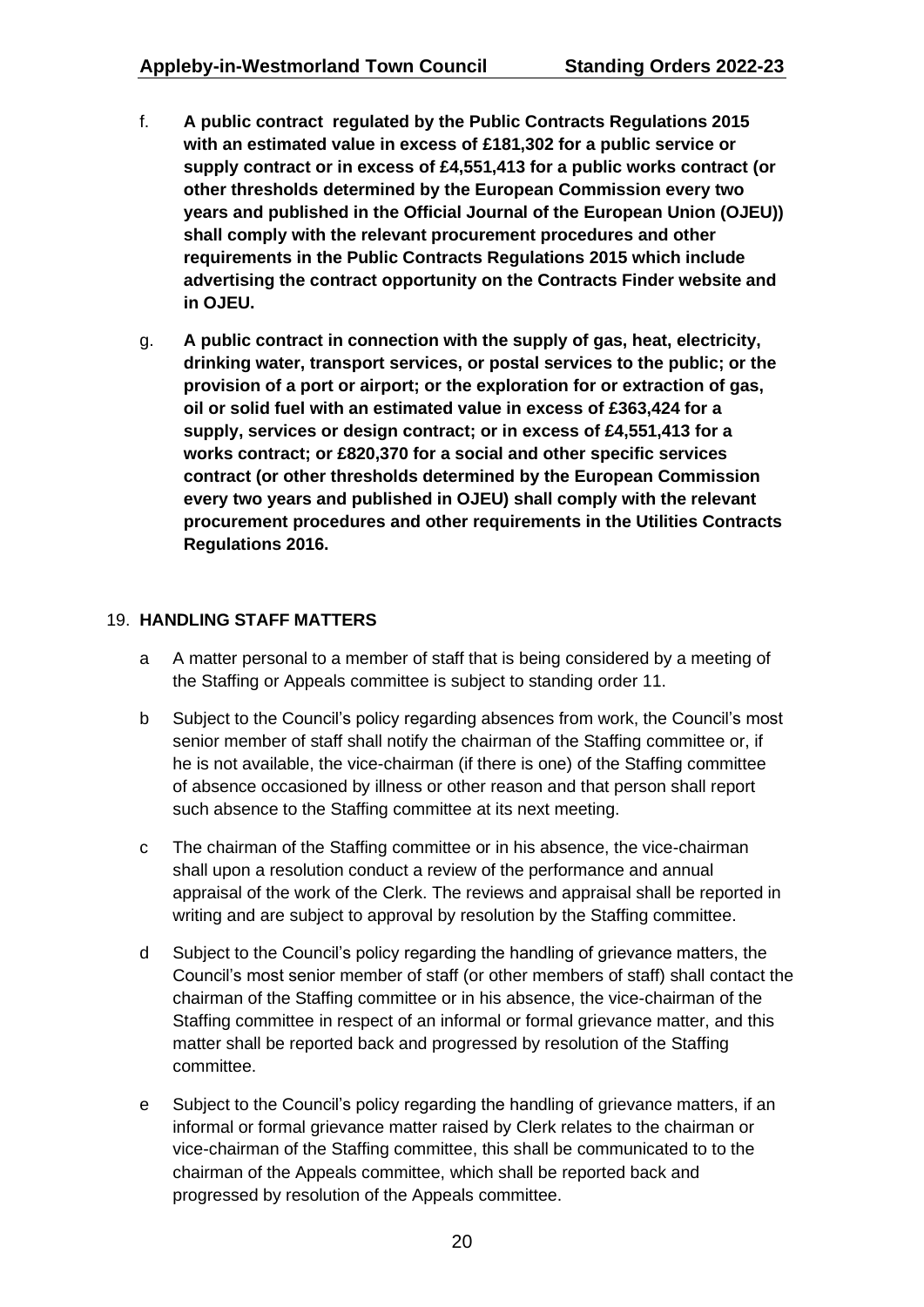- f Any persons responsible for all or part of the management of staff shall treat as confidential the written records of all meetings relating to their performance, capabilities, grievance or disciplinary matters.
- g In accordance with standing order 11(a), persons with line management responsibilities shall have access to staff records referred to in standing order 19(f).

#### <span id="page-20-0"></span>20. **RESPONSIBILITIES TO PROVIDE INFORMATION**

*See also standing order 21.*

- a **In accordance with freedom of information legislation, the Council shall publish information in accordance with its publication scheme and respond to requests for information held by the Council.**
- b **The Council, shall publish information in accordance with the requirements of the Local Government (Transparency Requirements) (England) Regulations 2015**.

#### <span id="page-20-1"></span>21. **RESPONSIBILITIES UNDER DATA PROTECTION LEGISLATION**

(Below is not an exclusive list). *See also standing order 11.*

- a **The Council may appoint a Data Protection Officer.**
- b **The Council shall have policies and procedures in place to respond to an individual exercising statutory rights concerning his personal data.**
- c **The Council shall have a written policy in place for responding to and managing a personal data breach.**
- d **The Council shall keep a record of all personal data breaches comprising the facts relating to the personal data breach, its effects and the remedial action taken.**
- e **The Council shall ensure that information communicated in its privacy notice(s) is in an easily accessible and available form and kept up to date.**
- f **The Council shall maintain a written record of its processing activities.**

#### <span id="page-20-2"></span>22. **RELATIONS WITH THE PRESS/MEDIA**

a Requests from the press or other media for an oral or written comment or statement from the Council, its councillors or staff shall be handled in accordance with the Council's policy in respect of dealing with the press and/or other media.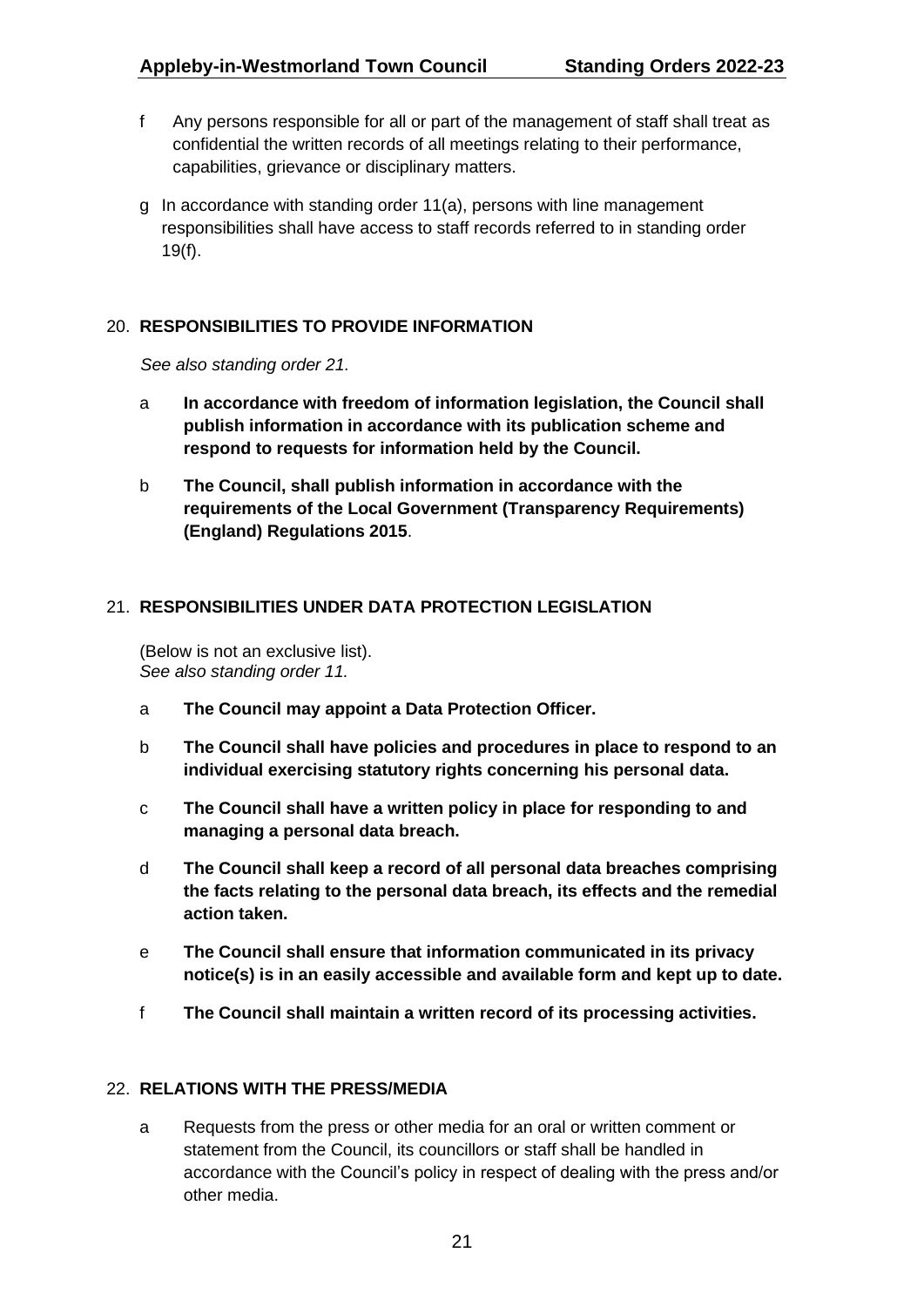#### <span id="page-21-0"></span>23. **EXECUTION AND SEALING OF LEGAL DEEDS**

*See also standing orders 15(b)(xii) and (xvii).*

- a A legal deed shall not be executed on behalf of the Council unless authorised by a resolution.
- b **Subject to standing order 23(a), the Council's common seal shall alone be used for sealing a deed required by law. It shall be applied by the Proper Officer in the presence of two councillors who shall sign the deed as witnesses.**

#### <span id="page-21-1"></span>24. **COMMUNICATING WITH DISTRICT AND COUNTY OR UNITARY COUNCILLORS**

- a An invitation to attend a meeting of the Council shall be sent, together with the agenda, to the ward councillor(s) of the District and County Council OR Unitary Council representing the area of the Council.
- b Unless the Council determines otherwise, a copy of each letter sent to the District and County Council OR Unitary Council shall be sent to the ward councillor(s) representing the area of the Council.

#### <span id="page-21-2"></span>25. **RESTRICTIONS ON COUNCILLOR ACTIVITIES**

- a. Unless duly authorised no councillor shall:
	- i. inspect any land and/or premises which the Council has a right or duty to inspect; or
	- ii. issue orders, instructions or directions.

#### <span id="page-21-3"></span>26. **STANDING ORDERS GENERALLY**

- a All or part of a standing order, except one that incorporates mandatory statutory or legal requirements, may be suspended by resolution in relation to the consideration of an item on the agenda for a meeting.
- b A motion to add to or vary or revoke one or more of the Council's standing orders, except one that incorporates mandatory statutory or legal requirements, shall be proposed by a special motion, the written notice by at least 8 councillors to be given to the Proper Officer in accordance with standing order 9.
- c The Proper Officer shall provide a copy of the Council's standing orders to a councillor as soon as possible.
- d The decision of the chairman of a meeting as to the application of standing orders at the meeting shall be final.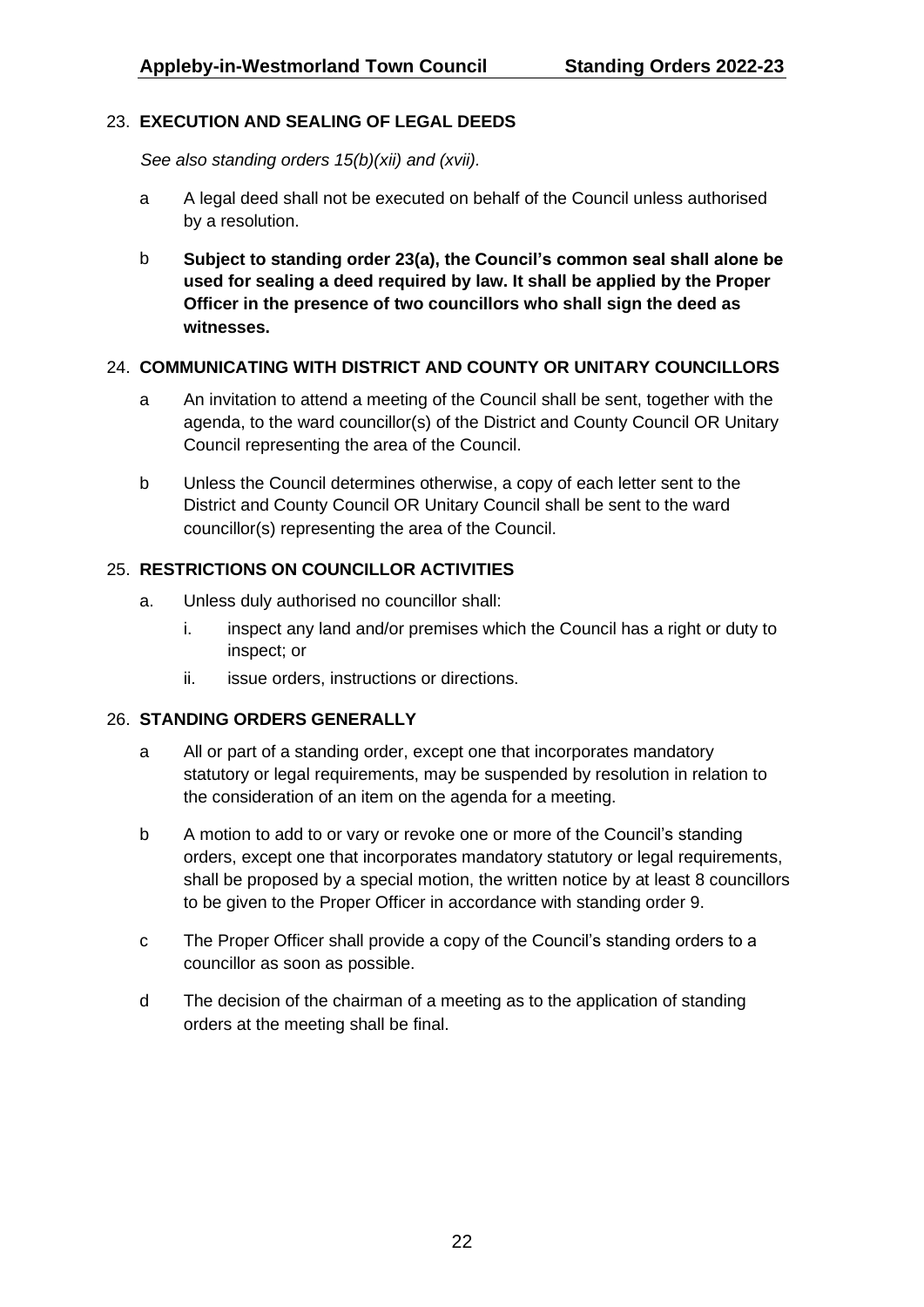Signed:

Mayor, Cllr Gareth Hayes

Date: \_\_\_\_\_\_\_\_\_\_\_\_\_\_\_\_\_\_\_\_\_\_\_\_\_\_\_\_\_\_\_\_\_

Signed:

Town Clerk, Sue Gilbertson

Date: \_\_\_\_\_\_\_\_\_\_\_\_\_\_\_\_\_\_\_\_\_\_\_\_\_\_\_\_\_\_\_\_\_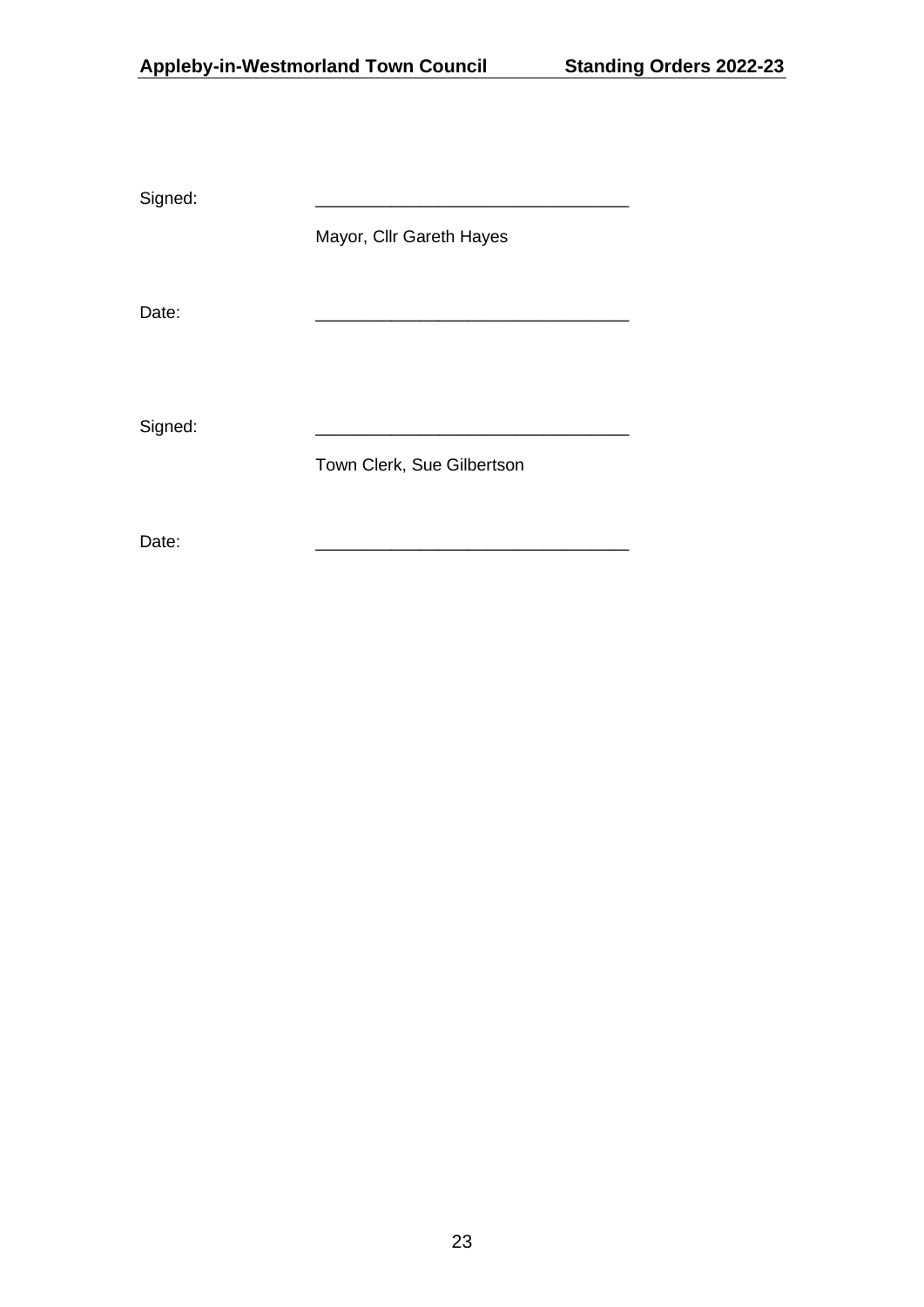## Appendix A

# COMMITTEES AND WORKING PARTIES DELEGATED

### AUTHORITY AND TERMS OF REFERENCE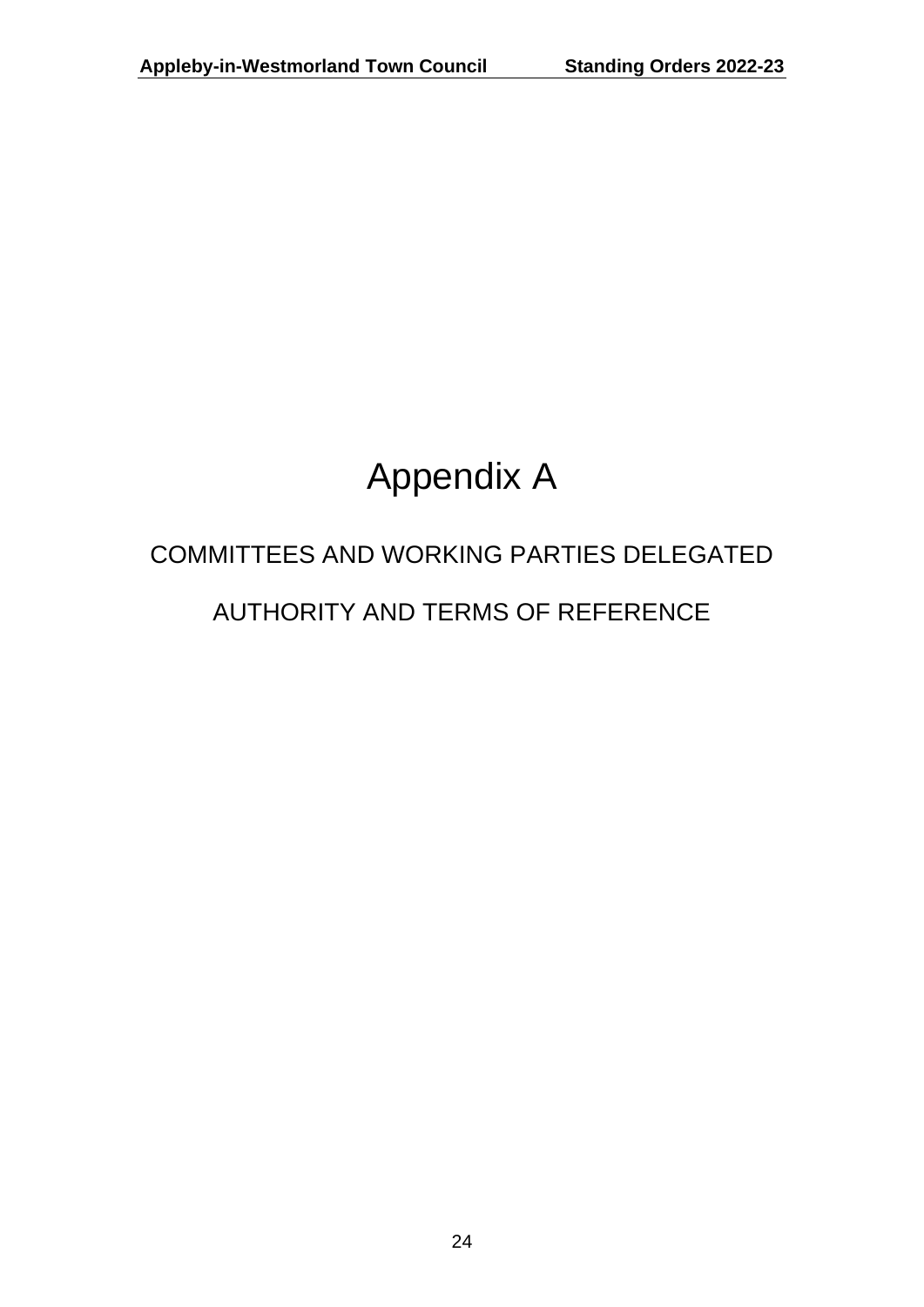#### **1. COMMITTEES AND WORKING PARTIES GENERALLY**

- a There are 3 standing committees: Finance; Planning & General Purpose and Property.
- b Each standing committee has 7 ordinary members.
- c The Mayor and Deputy Mayor are voting ex-officio members of all standing committees.
- d Due to other Council commitments it is recommended that the Mayor and Deputy Mayor are not the Chairman or Vice Chairman of standing committees.
- e Councillors who are not members of a standing committee are permitted to participate during meetings but do not have voting rights.
- f Councillors who are likely to have a prejudicial interest in the regular proceedings of a committee should not be a member of that committee.
- g There are 2 other committees: Staffing and Appeals. Each with 5 and 3 members respectively.
- h Working Parties are only formed as and when required to deliver a specific task or project.
- i There are currently 3 working parties. The Devolution of Services Working Party and the Neighbourhood Planning Working Party that report to the Planning & General Purpose Committee. The Buildings Working Party report to the Property Committee.

#### **2. DELEGATED AUTHORITY**

- a The Finance Committee has delegated authority to approve the schedule of payments in the event of there being no ordinary council meeting in the month.
- b The Planning and General Purpose Committee has delegated authority to support, make observations or objections with regard to planning applications.
- c The Staffing Committee has delegated authority to respond with regard to any grievance or disciplinary matters.

#### **3. TERMS OF REFERENCE**

- a The Finance Committee's terms of reference are to prepare recommendations for Council on all financial matters, including: budgets, precept, financial regulations, appointment of suppliers, supplier payments, annual contracts, leases and licenses, management accounts, bank accounts and investments, financial accounts, annual return, internal and external audit, fees and charges, charity accounts, grants, applications for funding and risk and asset management.
- b The Planning and General Purpose Committee's terms of reference are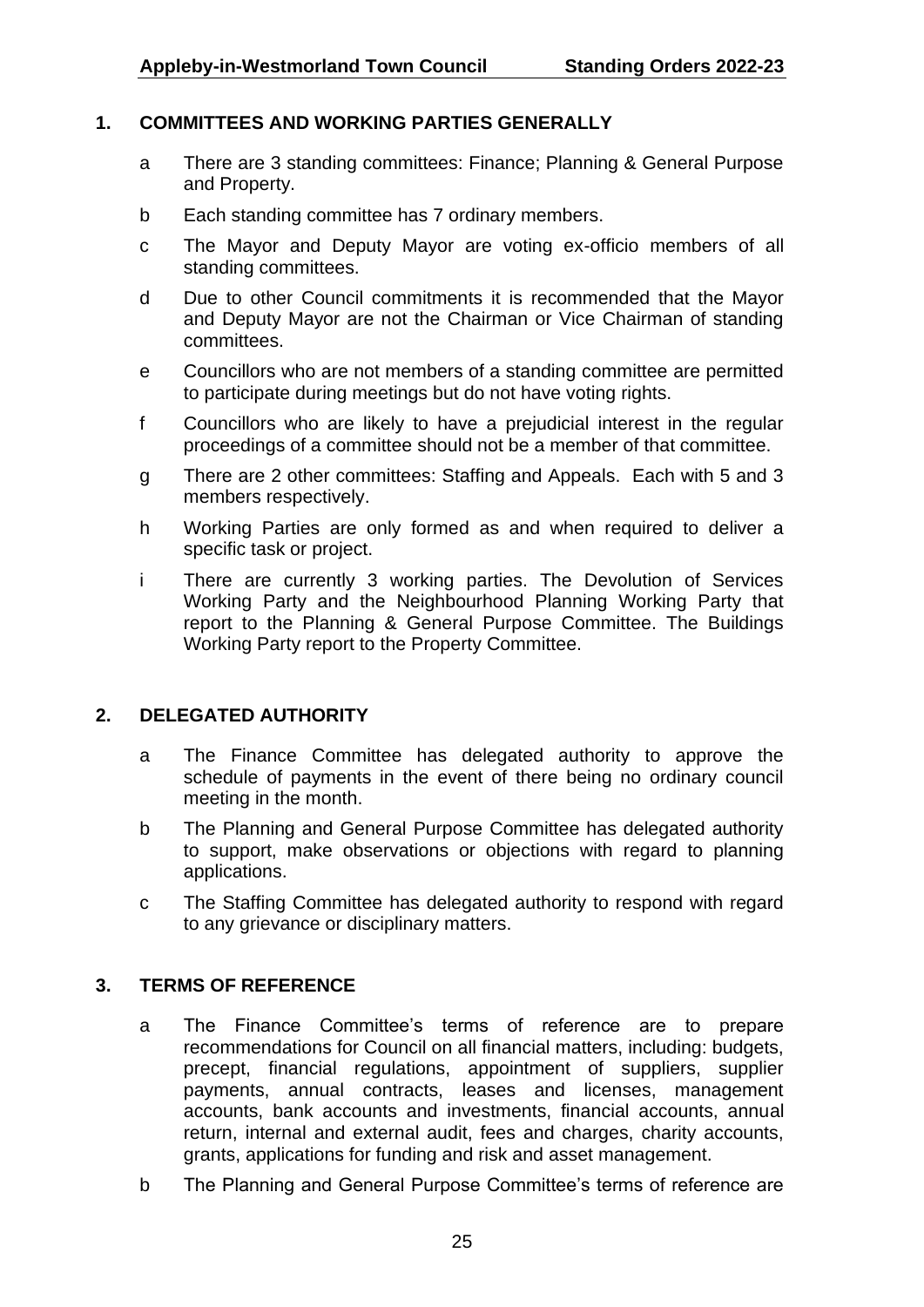to prepare recommendations for Council on all planning and general issues, including: responding to consultation with regard to planning applications, noting planning decisions, planning and other consultations, preparation of Council policies (including Health & Safety), strategies, procedures and plans, development of a Neighbourhood Plan, community consultation, consideration of highways, traffic and parking issues.

- c The Property Committee's terms of reference are to prepare recommendations for Council on all Council owned property (Moot Hall, Public Hall, Cloisters, 1 – 4 Market Arcade, High and Low Crosses, Church clock and organ, Fair Hill, Dowpitts Wood and land adjacent to Jubilee Bridge), including: surveys, building repairs and maintenance plans, the facilitation and management of works and planning, listed building and building control applications.
- d The Staffing Committee's terms of reference are to prepare recommendations to Council regarding all employment and employee management issues, including: recruitment, job descriptions, contracts of employment, salary scales and review, appraisals, training, grievance and disciplinary matters. With regard to grievance and disciplinary matters appeals made in writing within 5 working days against a decision of the Staffing Committee will be heard by the Appeals Committee.
- e The Appeals Committee terms of reference are to consider appeals made against decisions of the Staffing Committee in relation to grievance and disciplinary matters and make recommendations to Council.
- f The Devolution of Services Working Party has been established to facilitate discussions with Eden District Council and other local authorities regarding the future delivery of local services. The Working Party may include non-councillors with voting rights providing the terms of Standing Order 3.t are met. The Working Party will make recommendations to the Planning and General Purpose Committee. The Working Party has no delegated authority.
- g The Neighourhood Planning Working Party's terms of reference are to progress the development and delivery of a Neighbourhood Plan making appropriate recommendations for consideration by the Planning and General Purpose Committee.
- h The Buildings Working Party's terms of reference are to adapt the buildings survey template, to undertake surveys (based on the template) and to produce a prioritised buildings maintenance and repair programme for all of the Council's properties.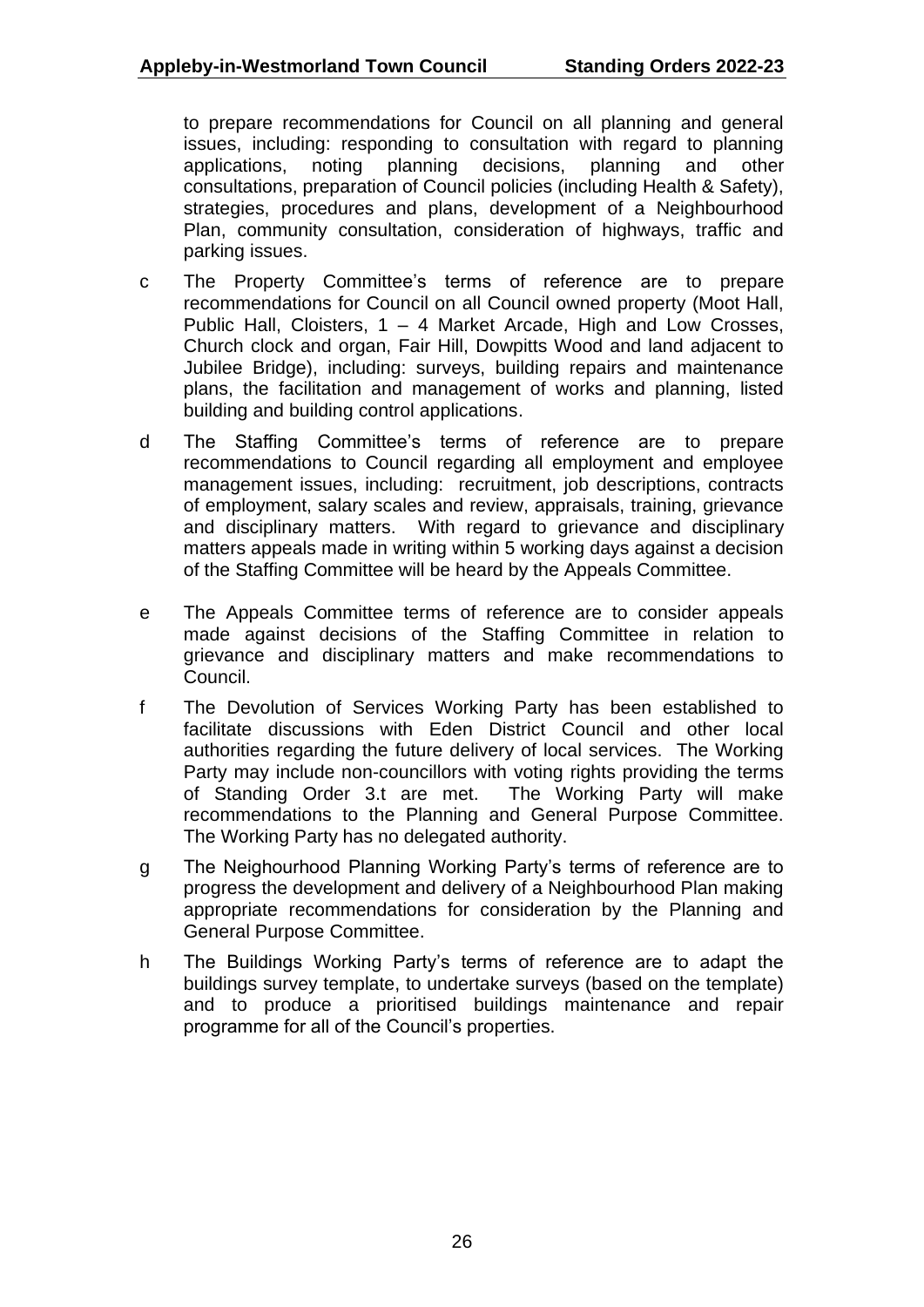## Appendix B

### ANNUAL TIMETABLE FOR THE REVIEW AND ADOPTION OF POLICIES, PROCEDURES AND OTHER **DOCUMENTATION**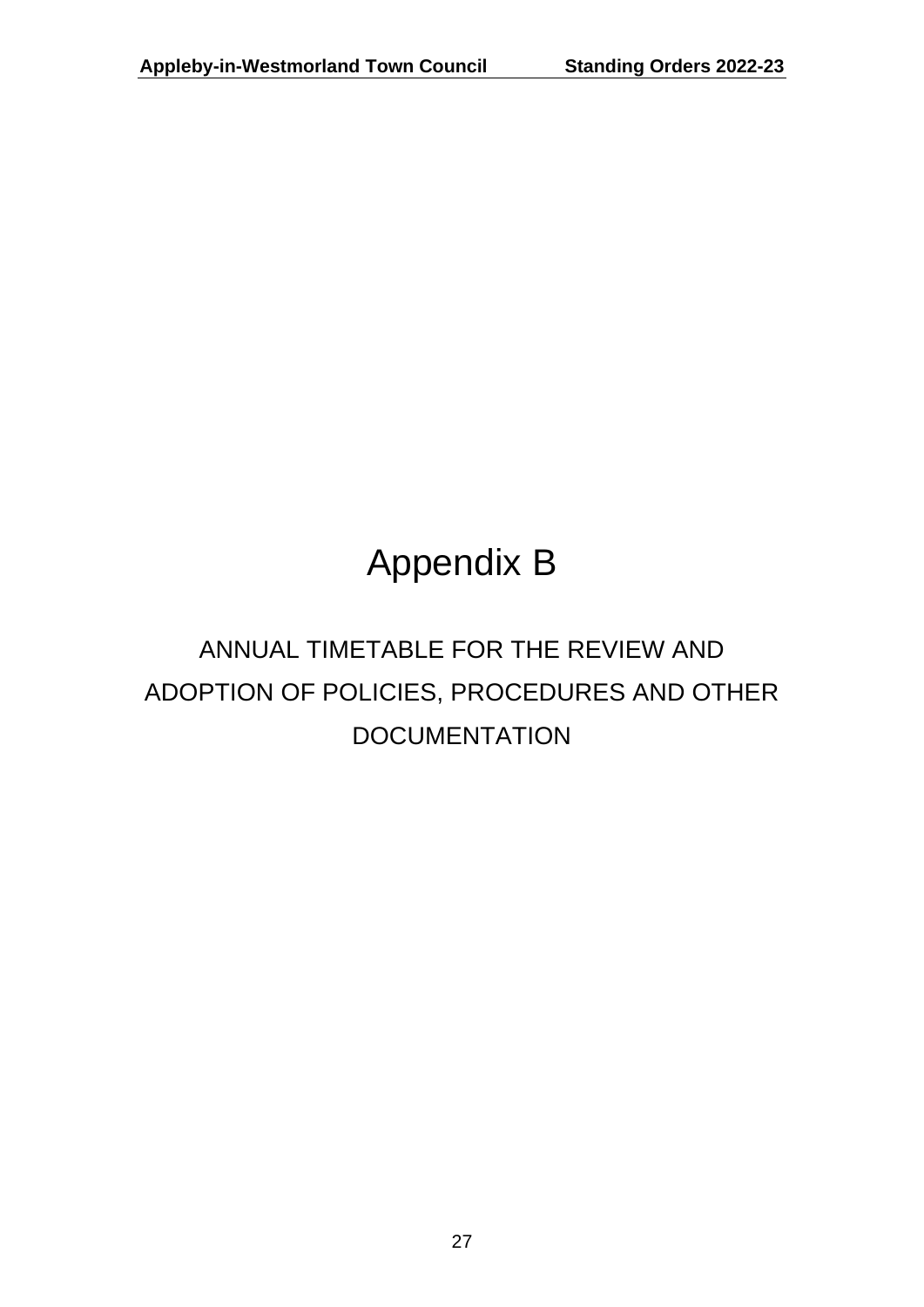| <b>Month</b>    | <b>Finance Committee</b>                                                                                                          | <b>Planning and General</b><br><b>Purpose Committee</b>                                                                                                                                                                                                                     | <b>Property Committee</b>                                    | <b>Staffing Committee</b> | <b>Ordinary Council</b>                                                                                        |
|-----------------|-----------------------------------------------------------------------------------------------------------------------------------|-----------------------------------------------------------------------------------------------------------------------------------------------------------------------------------------------------------------------------------------------------------------------------|--------------------------------------------------------------|---------------------------|----------------------------------------------------------------------------------------------------------------|
| <b>January</b>  | Consideration and<br>recommendation of<br>grant applications<br>Consideration and<br>recommendation of the<br>precept requirement | Review and<br>recommendation of<br>council policies,<br>including:<br><b>Health and Safety</b><br>policy<br>Equality and<br>Diversity policy<br><b>Data Protection</b><br>$\bullet$<br>policy<br>Freedom of<br>$\bullet$<br>Information policy<br>Dealing with the<br>Media |                                                              |                           | Approval of grant<br>applications<br>Approval of council<br>policies<br>Approval of the precept<br>requirement |
| <b>February</b> | Review and<br>recommendation of the<br>council's banking<br>arrangements including<br>signatories                                 | Review and<br>recommendation of<br>council procedures and<br>documents, including:<br>Complaints<br>Procedure<br><b>Model Publication</b><br>Scheme                                                                                                                         |                                                              |                           | Approval of banking<br>arrangements and<br>signatories<br>Approval of council<br>procedures and<br>documents   |
| <b>March</b>    | Review and<br>recommendation of<br>financial regulations<br>Review and                                                            | Review and<br>recommendation of<br>health and safety risk<br>assessment                                                                                                                                                                                                     | Review and<br>recommendation of Fair<br><b>Hill Licences</b> |                           | Approval of financial<br>regulations<br>Approval of council risk<br>assessment                                 |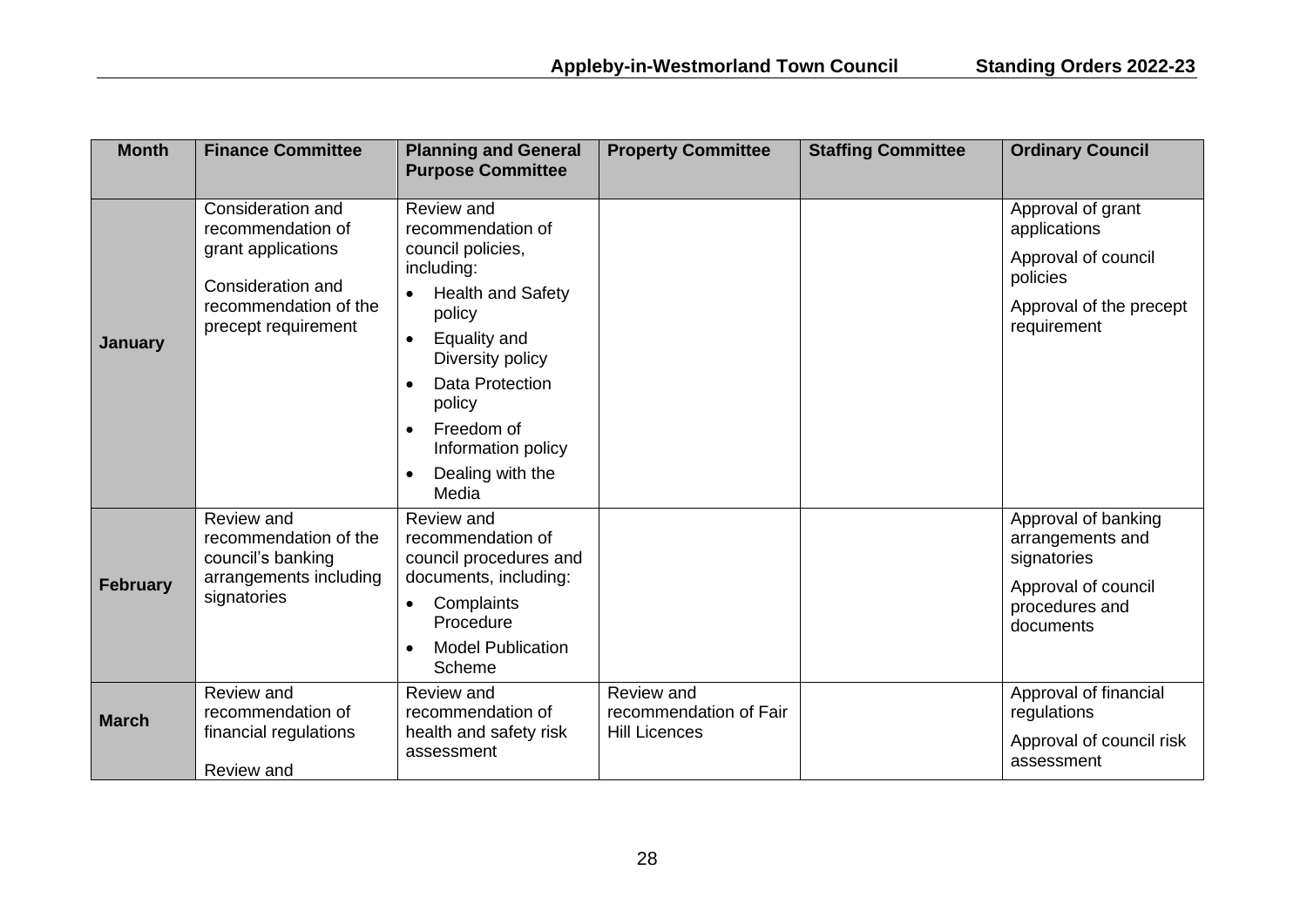| <b>Month</b> | <b>Finance Committee</b>                                    | <b>Planning and General</b><br><b>Purpose Committee</b> | <b>Property Committee</b> | <b>Staffing Committee</b> | <b>Ordinary Council</b>                                      |
|--------------|-------------------------------------------------------------|---------------------------------------------------------|---------------------------|---------------------------|--------------------------------------------------------------|
|              | recommendation of<br>council risk assessment                |                                                         |                           |                           | Approval of asset<br>register                                |
|              | Review and<br>recommendation of                             |                                                         |                           |                           | Approval of insurance<br>arrangement                         |
|              | asset register<br>Review and                                |                                                         |                           |                           | Approval of standing<br>orders                               |
|              | recommendation of<br>insurance arrangements                 |                                                         |                           |                           | Approval of health and<br>safety risk assessment             |
|              |                                                             |                                                         |                           |                           | Review and<br>recommendation of Fair<br><b>Hill licences</b> |
|              | Review and<br>recommendation of<br>regular payments and     | Review and<br>recommendation of<br><b>Annual Report</b> |                           |                           | Approval of regular<br>payments and direct<br>debits         |
| <b>April</b> | direct debit<br>arrangements                                |                                                         |                           |                           | Approval of year end<br>charity accounts                     |
|              | Consideration and<br>review of year end<br>charity accounts |                                                         |                           |                           | Approval of Annual<br>Report                                 |
|              | Consideration and<br>recommendation of                      | Review and<br>recommendation of                         |                           |                           | Approval of code of<br>conduct                               |
| <b>May</b>   | internal audit report<br>Consideration and                  | code of conduct                                         |                           |                           | Review council<br>structure                                  |
|              | recommendation of                                           |                                                         |                           |                           | Appointment of                                               |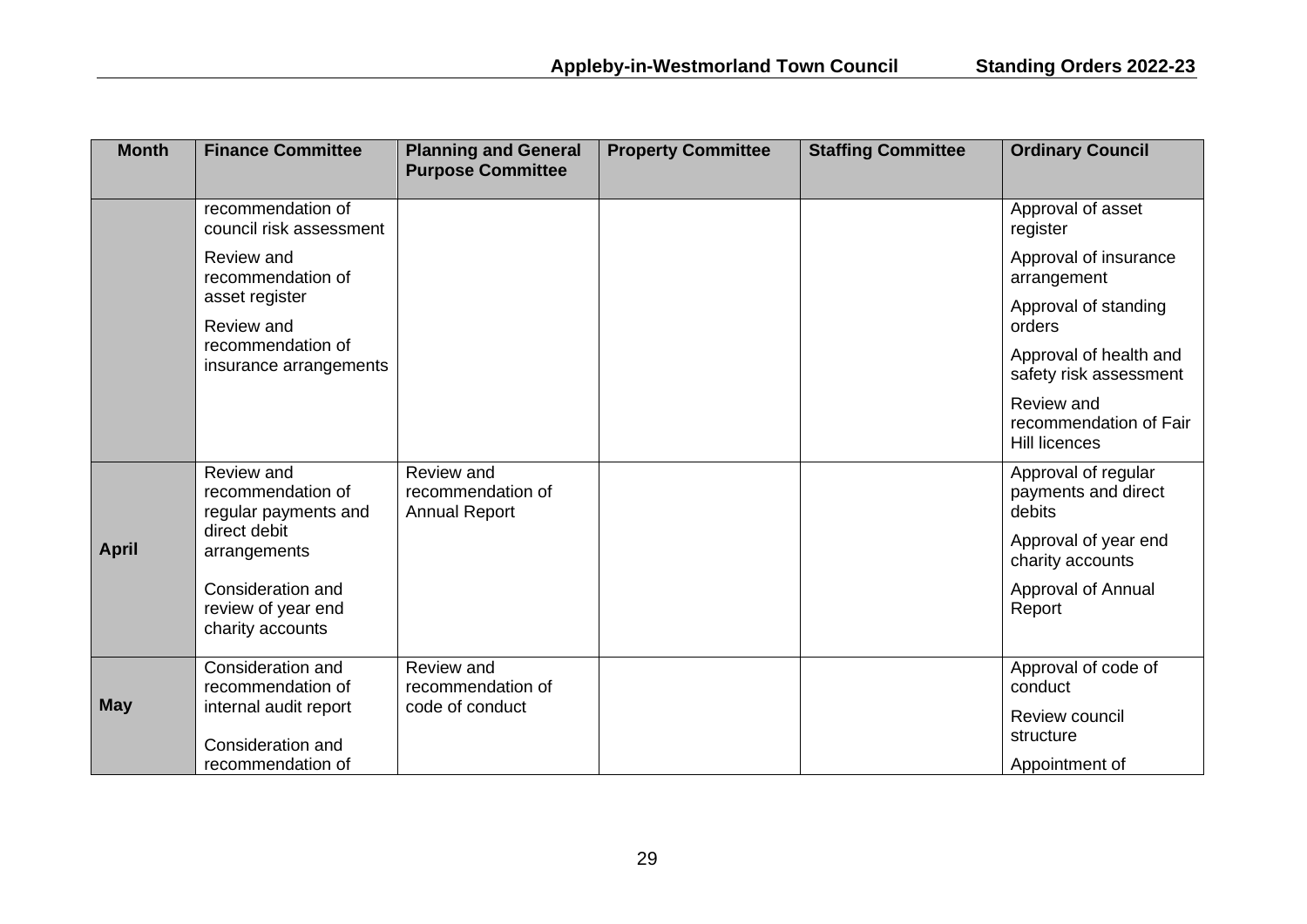| <b>Month</b>  | <b>Finance Committee</b>                                                 | <b>Planning and General</b><br><b>Purpose Committee</b>                             | <b>Property Committee</b> | <b>Staffing Committee</b>                                | <b>Ordinary Council</b>                                                            |
|---------------|--------------------------------------------------------------------------|-------------------------------------------------------------------------------------|---------------------------|----------------------------------------------------------|------------------------------------------------------------------------------------|
|               | Annual Return and<br>Accounts                                            |                                                                                     |                           |                                                          | councillors to<br>committees and working<br>parties                                |
|               |                                                                          |                                                                                     |                           |                                                          | Appointment of<br>councillors to outside<br>bodies                                 |
|               |                                                                          |                                                                                     |                           |                                                          | Approval of internal<br>audit report                                               |
|               |                                                                          |                                                                                     |                           |                                                          | Approval of annual<br><b>Return and Accounts</b>                                   |
| June          |                                                                          | Consideration and<br>recommendation of the<br>next calendar year's<br>meeting dates |                           |                                                          | Approval of meeting<br>dates                                                       |
| July          | Consideration and<br>recommendation of<br>grant applications             |                                                                                     |                           |                                                          | Approval of grant<br>applications                                                  |
| <b>August</b> | Consideration and<br>recommendation of<br>external audit and<br>accounts |                                                                                     |                           | Review and<br>recommendation of<br>staffing arrangements | Approval of staffing<br>arrangements<br>Approval of external<br>audit and accounts |